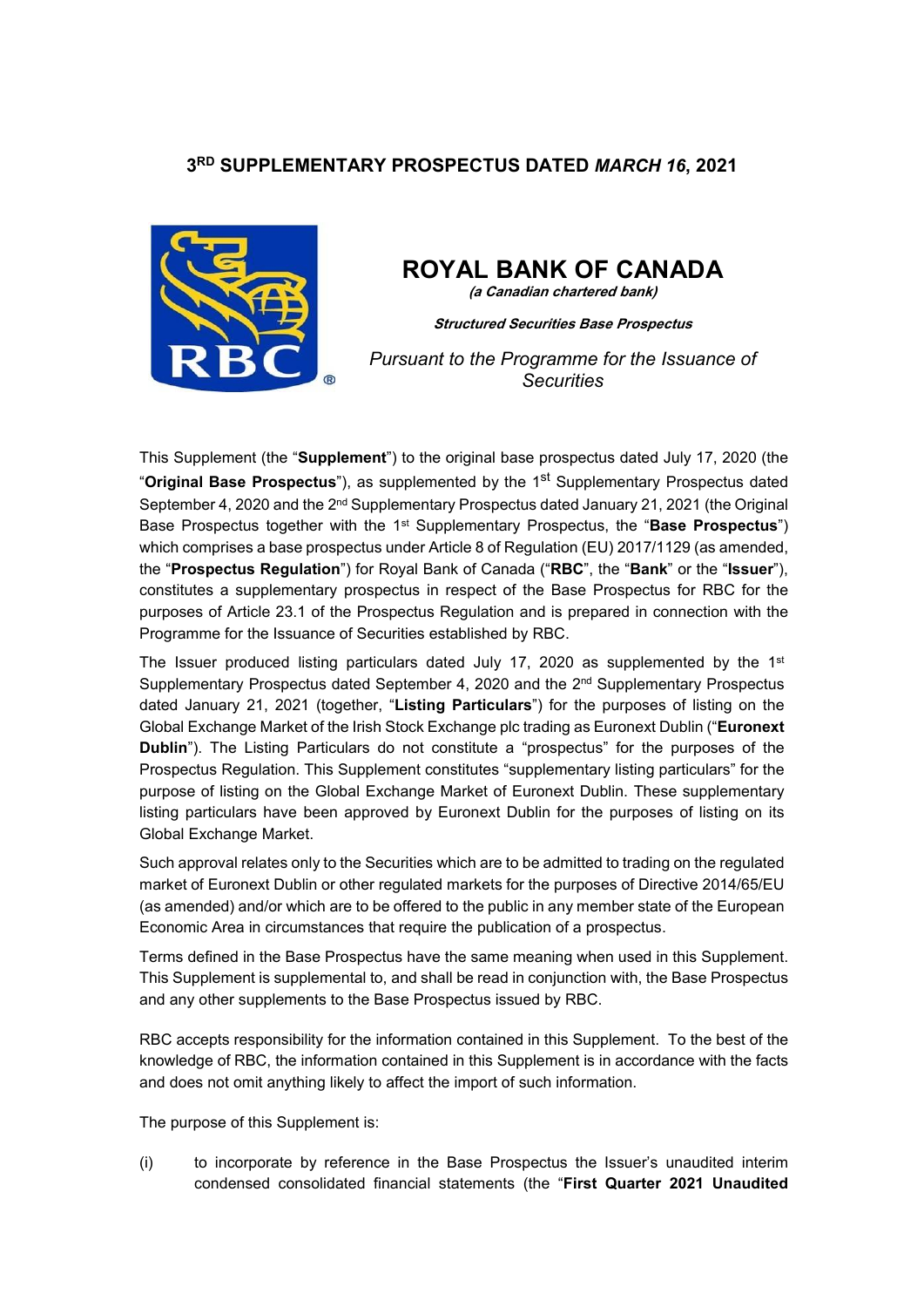**Interim Condensed Consolidated Financial Statements**"), together with the Management's Discussion and Analysis (the "**First Quarter 2021 MD&A**") for the three month period ended January 31, 2021 set out in the Issuer's First Quarter 2021 Report to Shareholders (the "**First Quarter 2021 Report to Shareholders**"). The remainder of the First Quarter 2021 Report to Shareholders is either covered elsewhere in the Base Prospectus or is not relevant for investors;

- (ii) following Brexit and the United Kingdom ceasing to be the Issuer's permanent Home Member State under the Prospectus Regulation, to delete the minimum denomination in the case of Notes and the minimum issue price in the case of Redeemable Certificates issuable under the Original Base Prospectus;
- (iii) to update certain elements of the Base Prospectus following the UK's completion of the implementation period on December 31, 2020 following its exit from the European Union on January 31, 2020 ("**Brexit**"), including the legends relating to Prohibition of Sales to Retail Investors ("**PRIIPs**") and the related selling restrictions in the Original Base Prospectus;
- (iv) following the publication of the First Quarter 2021 Report to Shareholders, to update the statements of no significant change and no material adverse change of the Issuer; and
- (v) following the publication of the First Quarter 2021 Report to Shareholders, to update paragraph 3 of the section entitled "General Information" in the Base Prospectus regarding governmental, legal or arbitration proceedings which may have, or have had, a significant effect on the financial position or profitability of the Issuer or of the Issuer and its subsidiaries taken as a whole.

To the extent that there is any inconsistency between (a) any statement in this Supplement or any statement incorporated by reference into the Base Prospectus by this Supplement and (b) any other statement in, or incorporated by reference in, the Base Prospectus, the statements in (a) above will prevail.

Save as disclosed in this Supplement or in the First Quarter 2021 Report to Shareholders incorporated by reference in the Base Prospectus by virtue of this Supplement, no significant new factor, material mistake or material inaccuracy relating to the information included in the Base Prospectus which may affect the assessment of Securities issued under the Programme has arisen or been noted, as the case may be, since the approval by the Central Bank of Ireland and Euronext Dublin of the 2<sup>nd</sup> Supplementary Prospectus dated January 21, 2021.

**This Supplement has been approved by the Central Bank of Ireland as Irish competent authority under the Prospectus Regulation. The Central Bank only approves this Supplement as meeting the standards of completeness, comprehensibility and consistency imposed by the Prospectus Regulation.** Such approval should not be considered as an endorsement of the Bank as an issuer, nor as an endorsement by the CBI of the quality of Securities that may be issued under the Programme. Investors should make their own assessment as to the suitability of investing in such Securities.

In circumstances where Article 23(2) of the Prospectus Regulation applies, investors who have agreed to purchase or subscribe for securities before this Supplement is published have the right, exercisable before the end of the period of two working days beginning with the working day after the date on which this Supplement was published, to withdraw their acceptances. This right to withdraw will expire by close of business on March 19, 2021.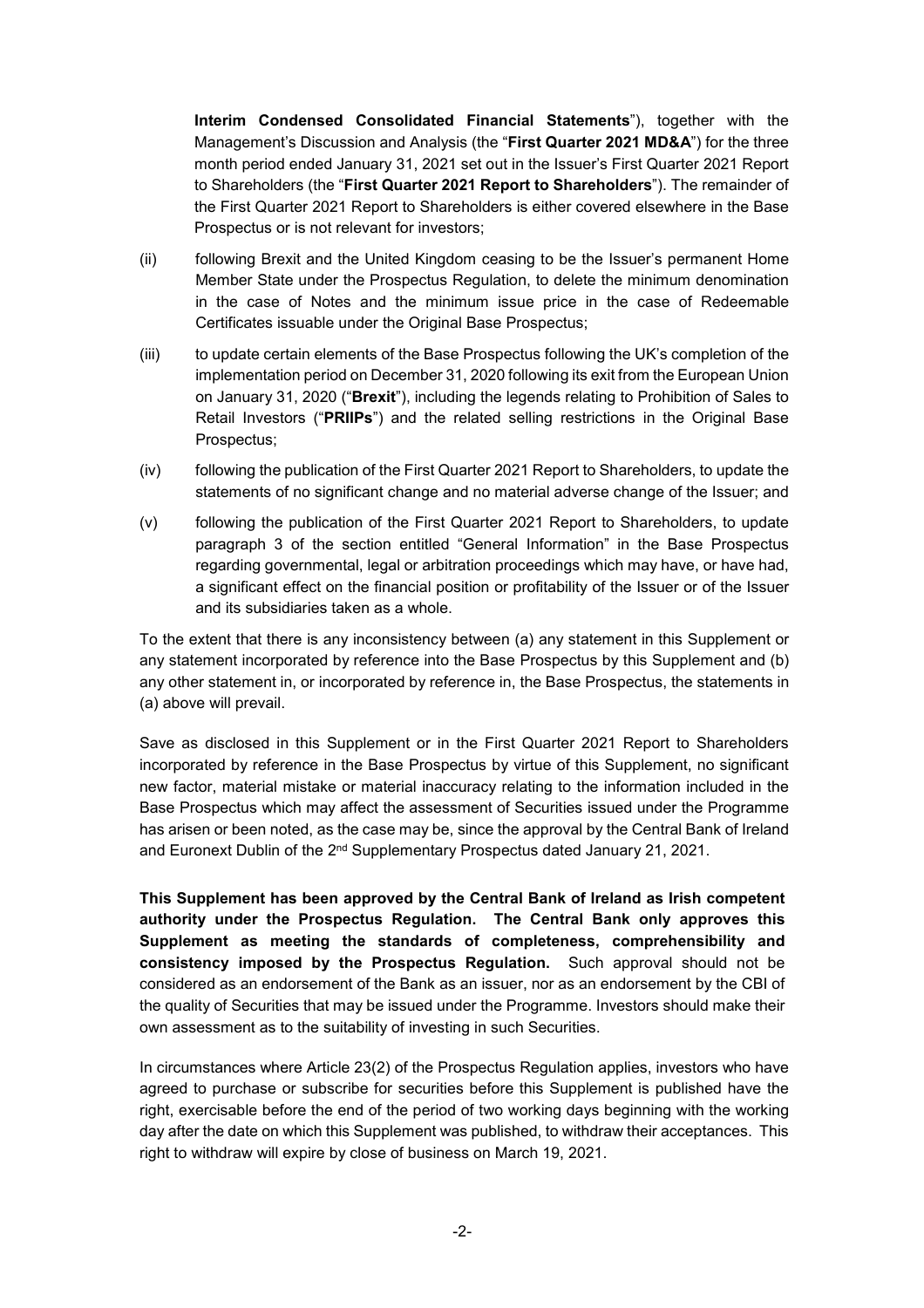# **DOCUMENTS INCORPORATED BY REFERENCE**

RBC's First Quarter 2021 Unaudited Interim Condensed Consolidated Financial Statements, together with the First Quarter 2021 MD&A, set out on pages 2 through 71 (excluding page 47 of the same) of the First Quarter 2021 Report to Shareholders are, by virtue of this Supplement, incorporated in, and form part of, the Base Prospectus. The remainder of the First Quarter 2021 Report to Shareholders is either covered elsewhere in the Base Prospectus or is not relevant for investors.

The First Quarter 2021 Report to Shareholders, which includes the First Quarter 2021 Unaudited Interim Condensed Consolidated Financial Statements and First Quarter 2021 MD&A, is available for viewing at:

### *https://www.rbc.com/investor-relations/\_assets-custom/pdf/2021q1\_report.pdf*

For the avoidance of doubt, any document incorporated by reference in the First Quarter 2021 Report to Shareholders, including the First Quarter 2021 Unaudited Interim Condensed Consolidated Financial Statements and First Quarter 2021 MD&A, shall not form part of this Supplement.

The First Quarter 2021 Report to Shareholders and copies of this document approved by the Central Bank of Ireland are available for inspection from *https://www.rbc.com/investorrelations/european-senior-notes-program.html*. Certain of the documents incorporated by reference in the Base Prospectus or this Supplement may be viewed by accessing the Issuer's disclosure documents through the Internet at the Canadian System for Electronic Document Analysis and Retrieval at *http://www.sedar.com* (an internet based securities regulatory filing system). Please note that websites and URLs referred to herein do not form part of this Supplement or the Base Prospectus.

# **MINIMUM DENOMINATION / ISSUE PRICE**

**On the cover page, the reference to minimum denomination in the case of Notes and minimum issue price in the case of Redeemable Certificates in the first paragraph shall be deleted and consequently the paragraph shall be replaced with the following:**

*"Under this Structured Securities Base Prospectus, pursuant to the Programme for the Issuance of Securities described under "General Description of the Programme and Description of Programme Limit" herein (the "Programme"), Royal Bank of Canada (the "Issuer" or the "Bank") may from time to time issue unsubordinated (i) notes ("Notes"), (ii) redeemable certificates ("Redeemable Certificates") or exercisable certificates ("Exercisable Certificates" and together with the Redeemable Certificates, "Certificates") or (iii) warrants ("Warrants") denominated or payable in any currency agreed between the Issuer and the relevant Dealer(s) (as defined herein) (such Certificates and Warrants together, the "W&C Securities" and the W&C Securities and the Notes together, the "Securities")."*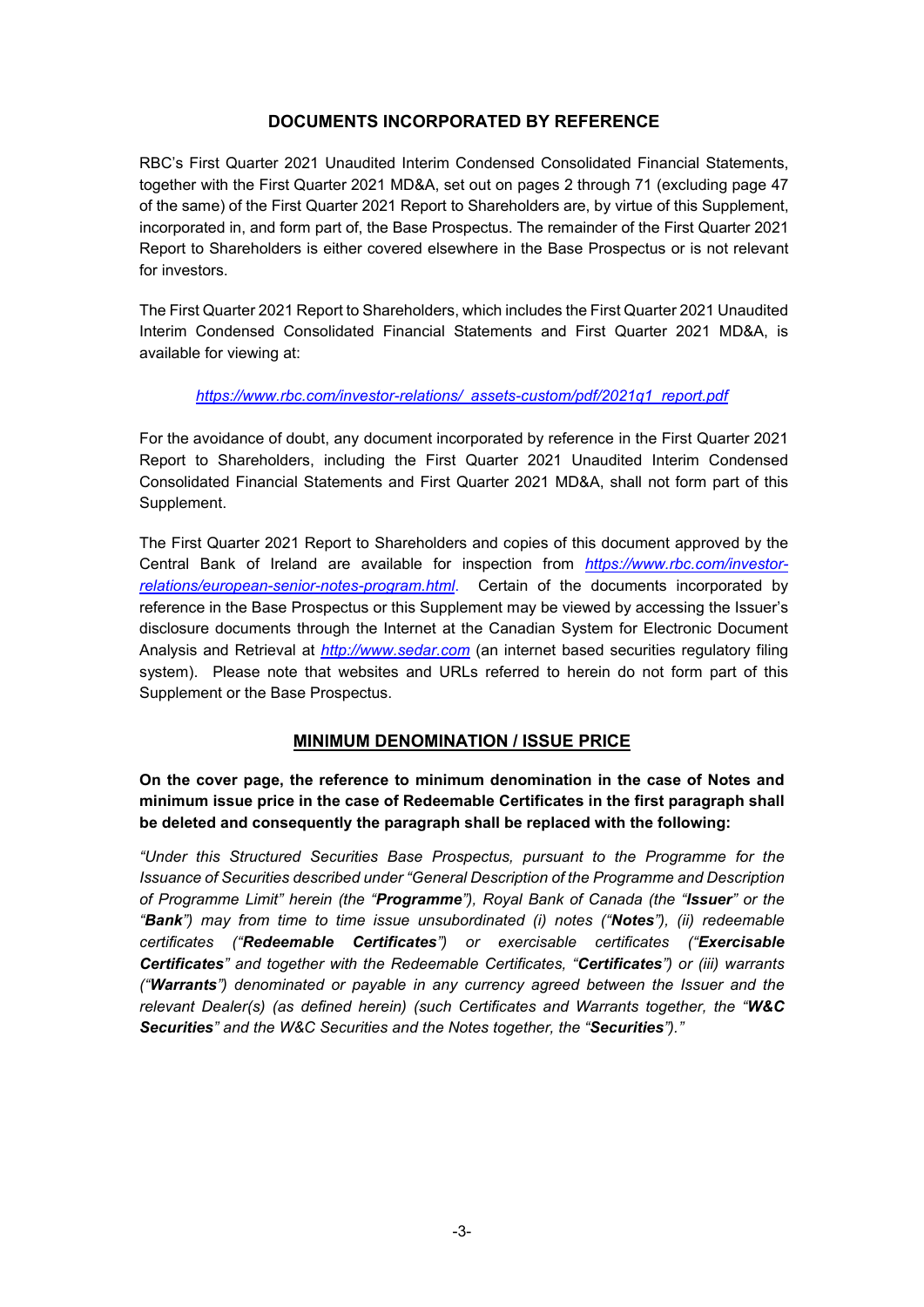# **BREXIT / PRIIPS UPDATES IN BASE PROSPECTUS**

(a) On the cover page of the Original Base Prospectus, the sixth paragraph shall be deleted and replaced with the following:

"Such approval relates only to the Securities which are to be admitted to trading on the regulated market (the "**Euronext Dublin Regulated Market**") of the Irish Stock Exchange plc trading as Euronext Dublin ("**Euronext Dublin**") or other regulated markets for the purposes of Directive 2014/65/EU (as amended, "**MiFID II**") and/or which are to be offered to the public in any member state of the European Economic Area (the "**EEA**") in circumstances that require the publication of a prospectus."

(b) On the cover page of the Original Base Prospectus, the penultimate and last paragraphs shall be deleted and replaced with the following:

*"This Base Prospectus (as supplemented at the relevant time, if applicable) is valid for 12 months from its date in relation to Securities which are to be admitted to trading on a regulated market in the EEA and/or offered to the public in the EEA other than in circumstances where an exemption is available under Article 1(4) and/or 3(2) of the Prospectus Regulation. The obligation to supplement this Base Prospectus in the event of a significant new factor, material mistake or material inaccuracy does not apply when this Base Prospectus is no longer valid.*

*The requirement to publish a prospectus under the Prospectus Regulation only applies to Securities which are to be admitted to trading on a regulated market in the EEA and/or offered to the public in the EEA other than in circumstances where an exemption is available under Article 1(4) and/or 3(2) of the Prospectus Regulation. The requirement to publish a prospectus under the Financial Services and Markets Act 2000 ("FSMA") only applies to Securities which are admitted to trading on a UK regulated market as defined in Regulation (EU) No 600/2014 as it forms part of domestic law by virtue of the European Union (Withdrawal) Act 2018 ("EUWA") and/or offered to the public in the United Kingdom (the "UK") other than in circumstances where an exemption is available under section 86 of the FSMA. References in this Base Prospectus to "Exempt Securities" are to Securities for which no prospectus is required to be published under the Prospectus Regulation and the FSMA. The Central Bank of Ireland has neither approved nor reviewed information contained in this Base Prospectus in connection with Exempt Securities."*

(c) On the second cover page of the Original Base Prospectus, the third paragraph is be deleted in its entirety.

(d) Under the section "**IMPORTANT INFORMATION**" on pages ii to xii of the Original Base Prospectus, the last paragraph on page iii entitled "**IMPORTANT – EEA AND UK RETAIL INVESTORS -** " and the second paragraph on page iv shall be deleted and replaced with the following:

"**IMPORTANT – EEA RETAIL INVESTORS** – Other than as provided in the Final Terms in respect of any Securities (or Pricing Supplement, in the case of Exempt Securities), the Securities are not intended to be offered, sold or otherwise made available to and should not be offered, sold or otherwise made available to any retail investor in the EEA. For these purposes, a retail investor means a person who is one (or more) of: (i) a retail client as defined in point (11) of Article 4(1) of MiFID II; or (ii) a customer within the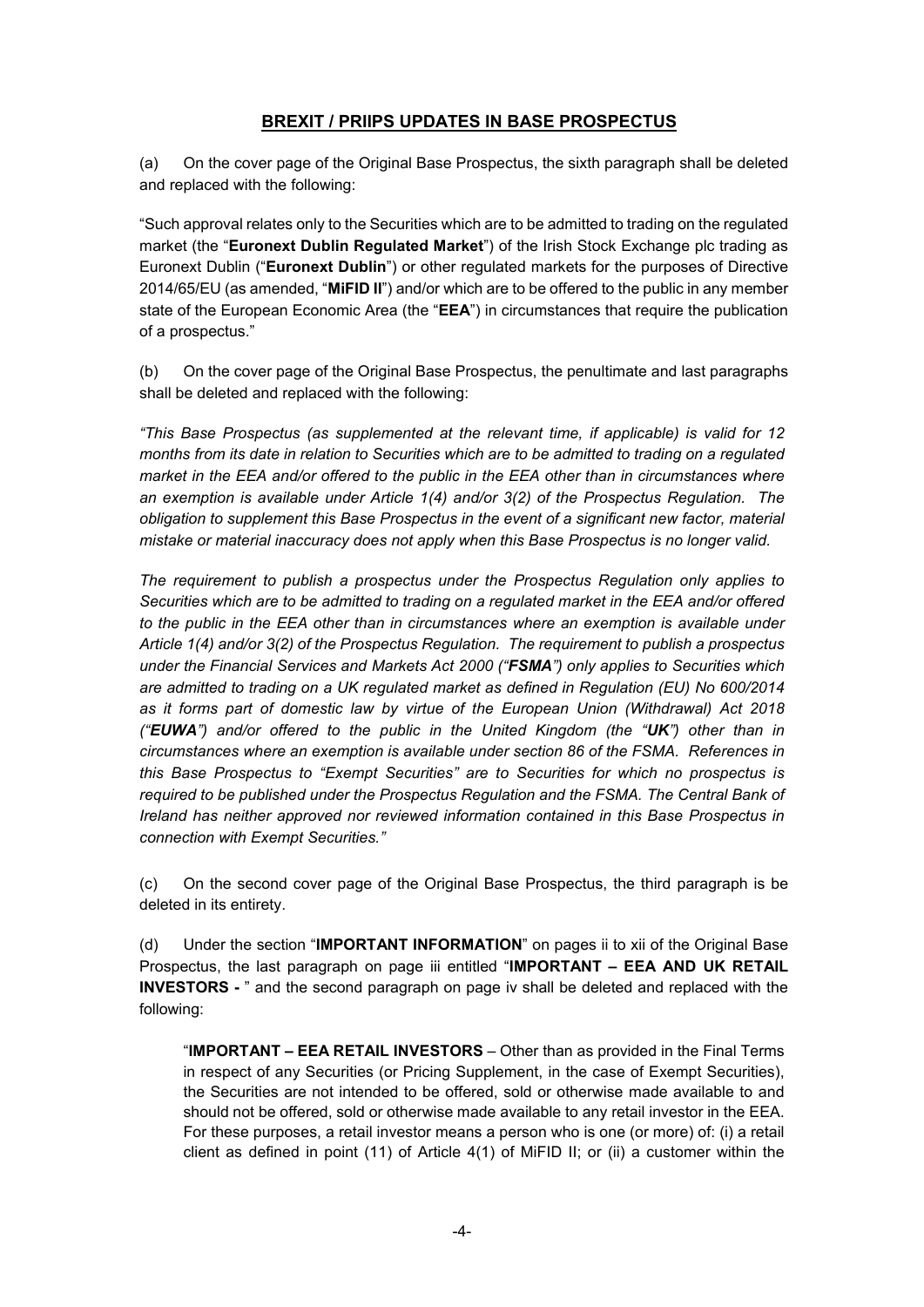meaning of Directive (EU) 2016/97, where that customer would not qualify as a professional client as defined in point (10) of Article 4(1) of MiFID II; or (iii) not a qualified investor as defined in Regulation (EU) 2017/1129. Consequently, save in relation to any jurisdiction(s) or period(s) for which the "Prohibition of Sales to EEA Retail Investors" is specified to be not applicable in any Final Terms (or Pricing Supplement, in the case of Exempt Securities), no key information document required by Regulation (EU) No 1286/2014 (as amended, the "**PRIIPs Regulation**") for offering or selling the Securities or otherwise making them available to retail investors in the EEA has been prepared and therefore offering or selling the Securities or otherwise making them available to any retail investor in the EEA may be unlawful under the PRIIPs Regulation.

**IMPORTANT – UK RETAIL INVESTORS** – If the Final Terms in respect of any Securities (or Pricing Supplement, in the case of Exempt Securities) includes a legend entitled "Prohibition of Sales to UK Retail Investors", other than as provided therein, the Securities are not intended to be offered, sold or otherwise made available to and should not be offered, sold or otherwise made available to any retail investor in the UK. For these purposes, a retail investor means a person who is one (or more) of: (i) a retail client, as defined in point (8) of Article 2 of Regulation (EU) No 2017/565 as it forms part of domestic law by virtue of the EUWA; or (ii) a customer within the meaning of the provisions of the FSMA and any rules or regulations made under the FSMA to implement Directive (EU) 2016/97, where that customer would not qualify as a professional client, as defined in point (8) of Article 2(1) of Regulation (EU) No 600/2014 as it forms part of domestic law by virtue of the EUWA; or (iii) not a qualified investor as defined in Article 2 of Regulation (EU) 2017/1129 as it forms part of domestic law by virtue of the EUWA. Consequently, save in relation to any period(s) for which such "Prohibition of Sales to UK Retail Investors" legend is specified to be not applicable, no key information document required by Regulation (EU) No 1286/2014 as it forms part of domestic law by virtue of the EUWA (the "**UK PRIIPs Regulation**") for offering or selling the Securities or otherwise making them available to retail investors in the UK has been prepared and therefore offering or selling the Securities or otherwise making them available to any retail investor in the UK may be unlawful under the UK PRIIPs Regulation.

A determination will be made in relation to each issue about whether, for the purpose of the Product Governance rules under EU Delegated Directive 2017/593 (the "**MiFID Product Governance Rules**"), any Dealer subscribing for any Securities is a manufacturer in respect of such Securities, but otherwise neither the Arranger nor the Dealers nor any of their respective affiliates will be a manufacturer for the purpose of the MIFID Product Governance Rules.

A determination will be made in relation to each issue about whether, for the purpose of the FCA Handbook Product Intervention and Product Governance Sourcebook (the "**UK MiFIR Product Governance Rules**"), any Dealer subscribing for any Securities is a manufacturer in respect of such Securities, but otherwise neither the Arranger nor the Dealers nor any of their respective affiliates will be a manufacturer for the purpose of the UK MIFIR Product Governance Rules."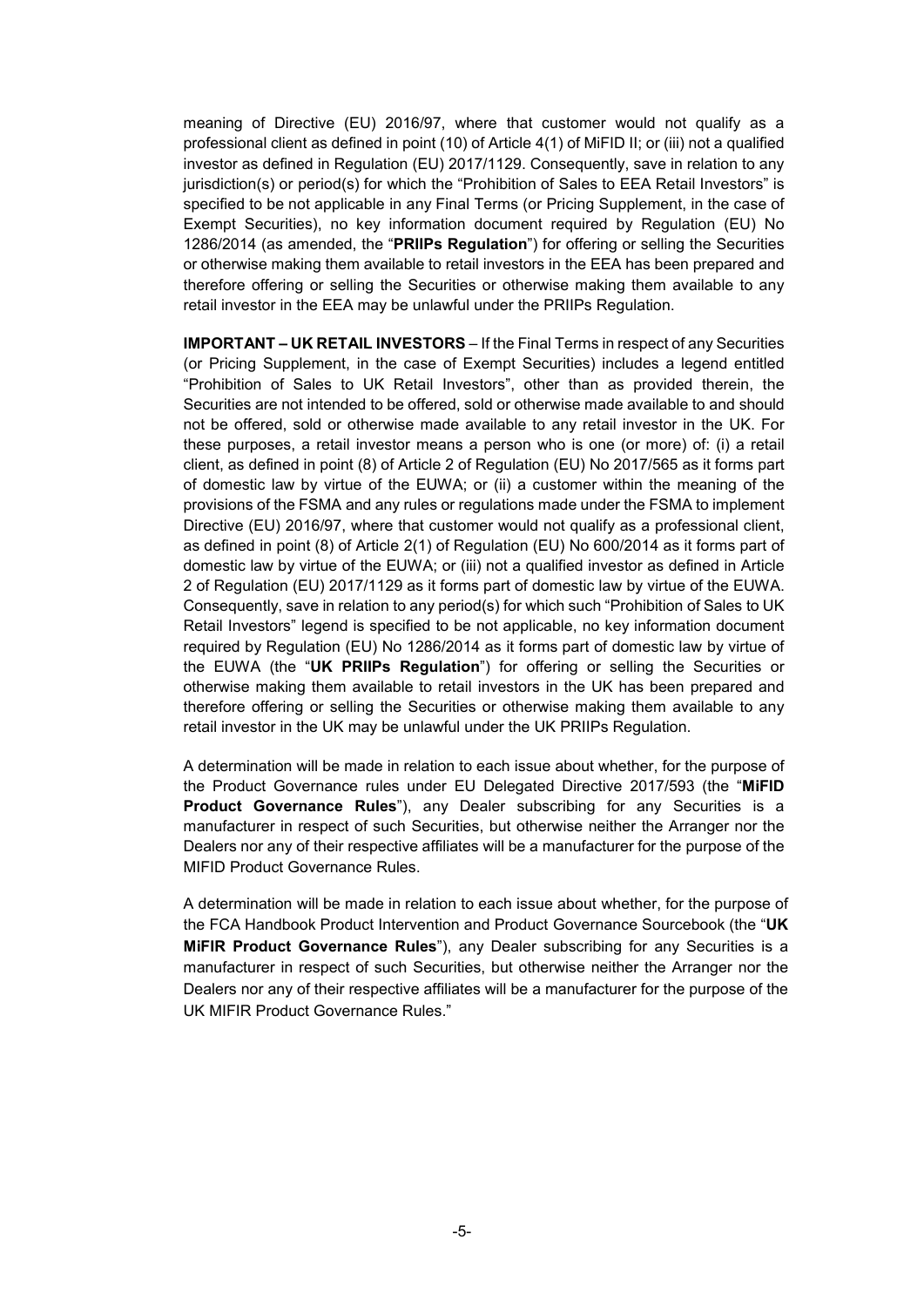(e) Under the section "**IMPORTANT INFORMATION RELATING TO NON-EXEMPT OFFERS OF SECURITIES**" on pages iv to xii of the Original Base Prospectus:

(i) the item entitled "**Restrictions on Non-exempt Offers of Securities in relevant Member States of the EEA and the United Kingdom**" on page v shall be deleted and replaced with the following:

### "**Restrictions on Non-exempt Offers of Securities in relevant Member States**

This Base Prospectus has been prepared on a basis that permits Non-exempt Offers of Securities in each Member State in relation to which the Issuer has given its consent, as specified in the applicable Final Terms (each specified Member State a "**Non-exempt Offer Jurisdiction**" and together the "**Non-exempt Offer Jurisdictions**"). Any person making or intending to make a Non-exempt Offer of Securities on the basis of this Base Prospectus must do so only with the Issuer's consent to the use of this Base Prospectus as provided under "*Consent given in accordance with Article 5(1) of the Prospectus Regulation*" below and provided such person complies with the conditions attached to that consent."

(ii) Under the heading "**Consent given in accordance with Article 5(1) of the Prospectus Regulation**" on pages v to xi:

(x) under the item entitled "**Consent** - *General Consent*":

(aa) Under the item "*(*b)", the last paragraph on page vi shall be deleted and replaced with the following:

" "We, [insert legal name of financial intermediary], refer to the offer of [insert title of relevant Securities] (the "**Securities**") described in the Final Terms dated [insert date] (the "**Final Terms**") published by Royal Bank of Canada (the "**Issuer**"). In consideration of the Issuer offering to grant its consent to our use of the Base Prospectus (as defined in the Final Terms) in connection with the offer of the Securities in [specify relevant Member State(s)] during the Offer Period and subject to the other conditions to such consent, each as specified in the Base Prospectus, we hereby accept the offer by the Issuer in accordance with the Authorised Offeror Terms (as specified in the Base Prospectus) and confirm that we are using the Base Prospectus accordingly."

(bb) Under the item starting "The "**Authorised Offeror Terms**" … ", item (A)II shall on page vii shall be deleted and replaced with the following:

"II comply with the restrictions set out under "*Subscription and Sale*" in this Base Prospectus which would apply if the relevant financial intermediary were a Dealer and consider the relevant manufacturer's target market and assessment and distribution channels for the purposes of the MiFID Product Governance Rules and/or the UK MiFIR Product Governance Rules, as applicable;"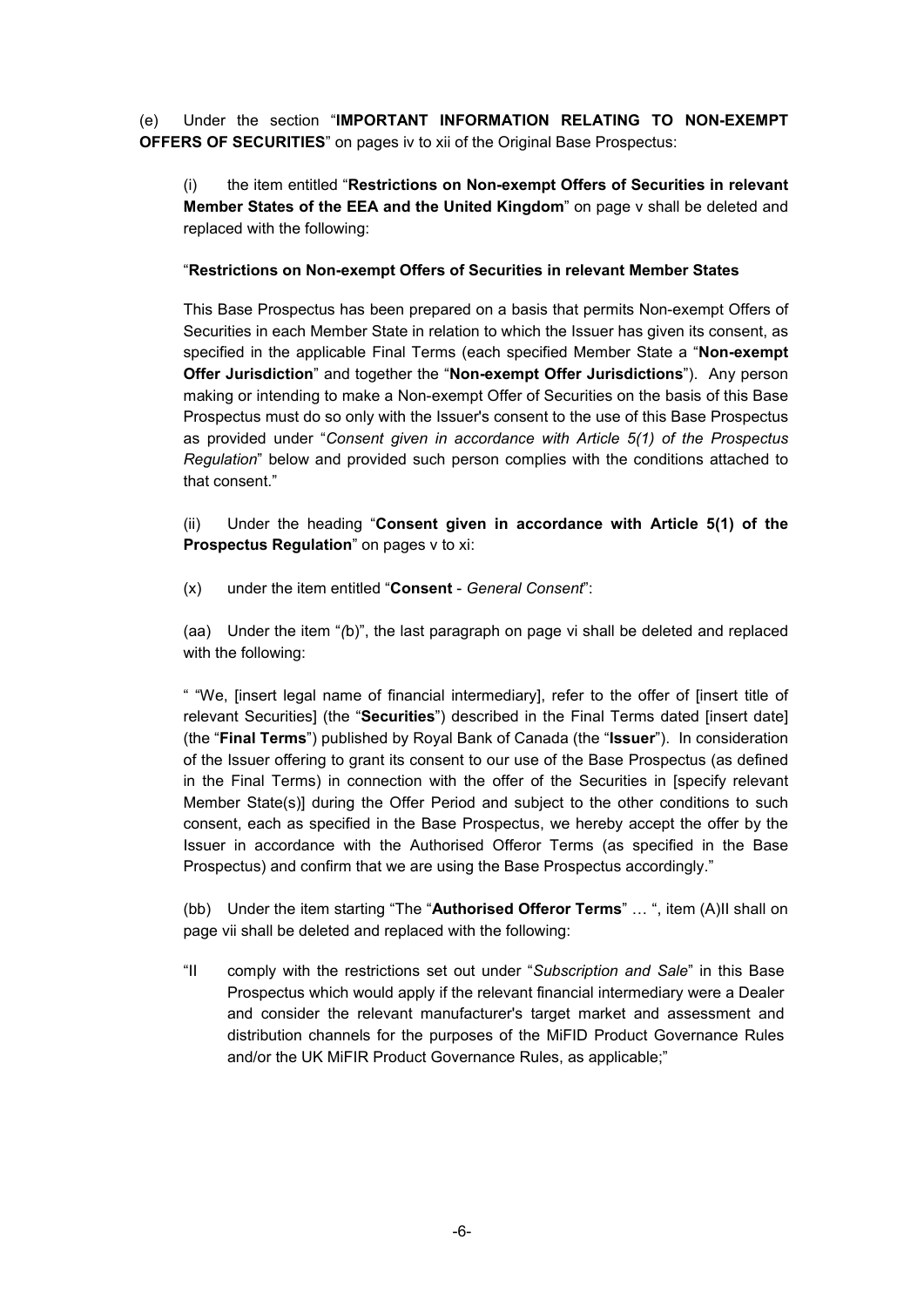(y) Under the item entitled "**Consent**" the item entitled "*Common Conditions to Consents*" shall be deleted and replaced with the following:

### *"Common Conditions to Consent*

The conditions to the Issuer's consent to the use of this Base Prospectus in the context of the relevant Non-exempt Offer are (in addition to the conditions described in paragraph (b) above if Part B of the applicable Final Terms specifies "*General Consent*" as "*Applicable*") that such consent:

- (i) is only valid during the Offer Period specified in the applicable Final Terms; and
- (ii) only extends to the use of this Base Prospectus to make Non-exempt Offers of the relevant Tranche of Securities in Finland, France, Ireland, Luxembourg, Norway and Sweden, as specified in the applicable Final Terms;

The consent referred to above only relates to Offer Periods (if any) occurring within 12 months from the date of this Base Prospectus.

The only relevant Member States which may, in respect of any Tranche of Securities, be specified in the applicable Final Terms (if any Relevant Member States are so specified) as indicated in (ii) above, will be Finland, France, Ireland, Luxembourg, Norway and Sweden and accordingly each Tranche of Securities may only be offered to Investors as part of a Non-exempt Offer in Finland, France, Ireland, Luxembourg, Norway and Sweden, as specified in the applicable Final Terms, or otherwise in circumstances in which no obligation arises for the Issuer or any Dealer to publish or supplement a prospectus for such offer.

Save as provided above, neither the Issuer nor any Dealer have authorised, nor do they authorise, the making of any Non-exempt Offer of Securities in circumstances in which an obligation arises for the Issuer or any Dealer to publish or supplement a prospectus for such offer."

(iii) The heading "**Consent given in accordance with public offers in Switzerland** on page xi, shall be deleted and replaced with the following:

### **"Consent given in connection with public offers in Switzerland**

Any person making or intending to make an offer of Securities to the public in Switzerland on the basis of this Base Prospectus, other than pursuant to an exemption under Article 36(1) of the Swiss Federal Financial Services Act ("**FinSA**") or where such offer does not qualify as a public offer in Switzerland, must do so only with the Issuer's consent to the use of this Base Prospectus pursuant to Article 36(4)(b) FinSA and Article 45 of the implementing Financial Services Ordinance ("**FinSO**"), as provided under "Consent given in accordance with Article 5(1) of the Prospectus Regulation" above and provided such person complies with the conditions attached to that consent and on the basis that for the purposes of the above:

 references therein to "Final Terms" were to "Issue Terms", to "relevant Member State(s)" and "each of the Non-exempt Offer Jurisdictions" were to Switzerland and to "Non-exempt Offer" were to "non-exempt public offer in Switzerland";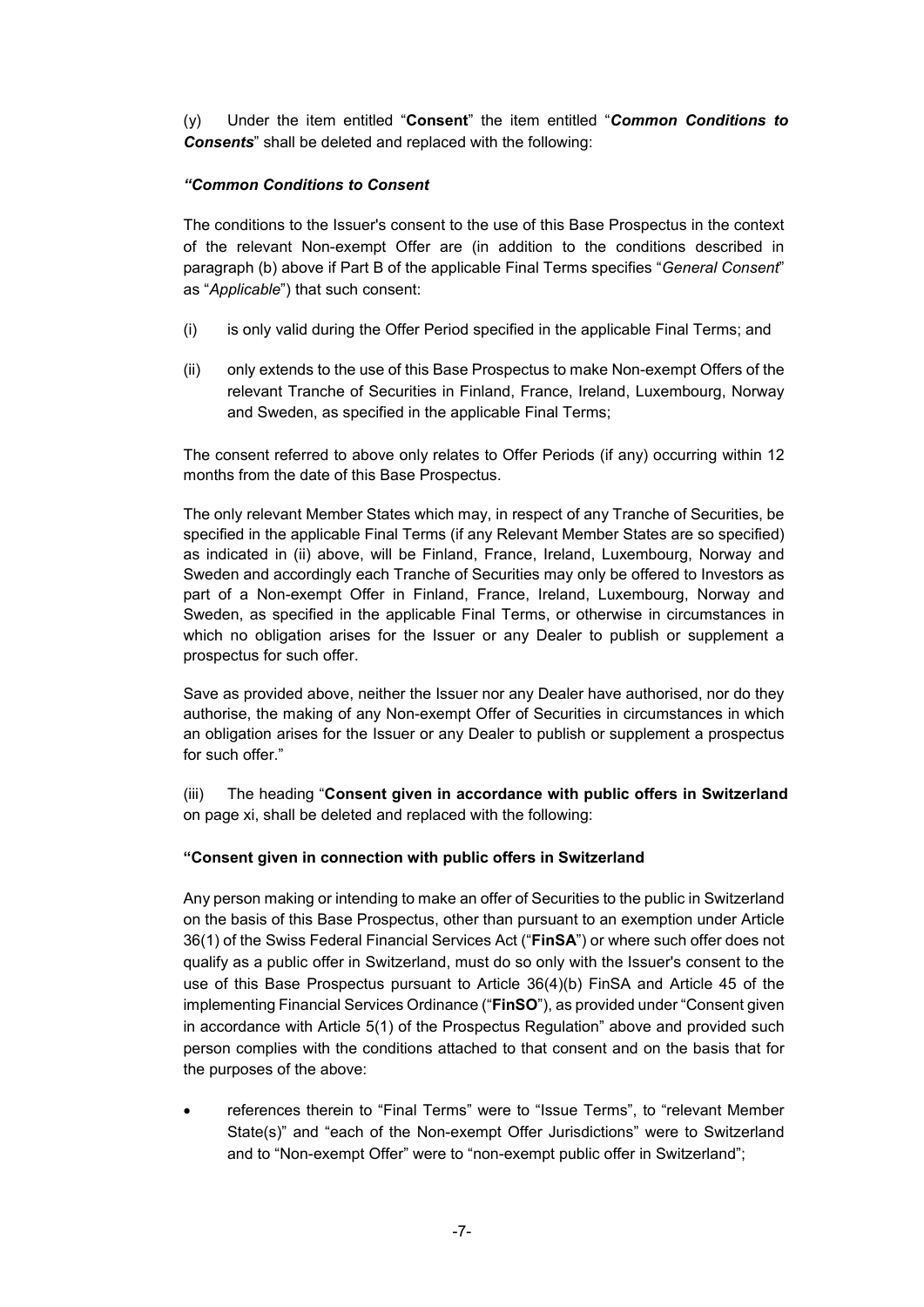- the reference therein to "Non-exempt Offers of the relevant Tranche of Securities in Finland, France, Ireland, Luxembourg, Norway and Sweden, as specified in the applicable Final Terms" was to "non-exempt public offer(s) in Switzerland"; and
- the paragraph commencing "The only relevant Member States which may, in respect of any Tranche of Securities, be specified in the applicable Final Terms" therein were deleted.

General Consent is subject to the further condition that the financial intermediary is authorised to make a non-exempt public offer in Switzerland under applicable Swiss laws and regulations."

# (f) Under the section "**IMPORTANT INFORMATION RELATING TO THE USE OF THIS BASE PROSPECTUS AND OFFERS OF SECURITIES GENERALLY**" on pages xii to xiii of the Original Base Prospectus:

(i) the first paragraph on page xii shall be deleted and replaced with the following:

"This document does not constitute an offer to sell or the solicitation of an offer to buy any Securities in any jurisdiction to any person to whom it is unlawful to make the offer or solicitation in such jurisdiction. The distribution of this document and the offer or sale of Securities may be restricted by law in certain jurisdictions. The Issuer and the Dealers do not represent that this document may be lawfully distributed, or that any Securities may be lawfully offered, in compliance with any applicable registration or other requirements in any such jurisdiction, or pursuant to an exemption available thereunder, or assume any responsibility for facilitating any such distribution or offering. In particular, unless specifically indicated to the contrary in the applicable Final Terms or, in the case of Exempt Securities, Pricing Supplement, no action has been taken by the Issuer which is intended to permit a public offering of the Securities or distribution of this Base Prospectus in any jurisdiction where action for that purpose is required. Accordingly, the Securities may not be offered or sold, directly or indirectly, and neither this Base Prospectus nor any advertisement or other offering material may be distributed or published in any jurisdiction, except under circumstances that will result in compliance with any applicable laws and regulations. Persons into whose possession this Base Prospectus or any Securities may come are required by the Issuer and the Dealer to inform themselves about and to observe any such restrictions on the distribution of this document and the offering and sale of Securities, including restrictions in Canada, the United States of America, the EEA (including, for these purposes, Austria, Belgium, Finland, France, Ireland, Italy, Liechtenstein, Luxembourg, The Netherlands, Norway, Portugal, Spain and Sweden), the UK, Hong Kong, Japan, Switzerland, Kingdom of Saudi Arabia, the People's Republic of China, the United Arab Emirates (excluding Dubai International Financial Centre), Dubai International Financial Centre, Korea, Singapore and Taiwan, set out under the heading "Subscription and Sale" and, in the case of Kingdom of Saudi Arabia, under "Notice to Residents of the Kingdom of Saudi Arabia" below and restrictions in Kingdom of Bahrain, set out under "Notice to the Residents of Bahrain below"."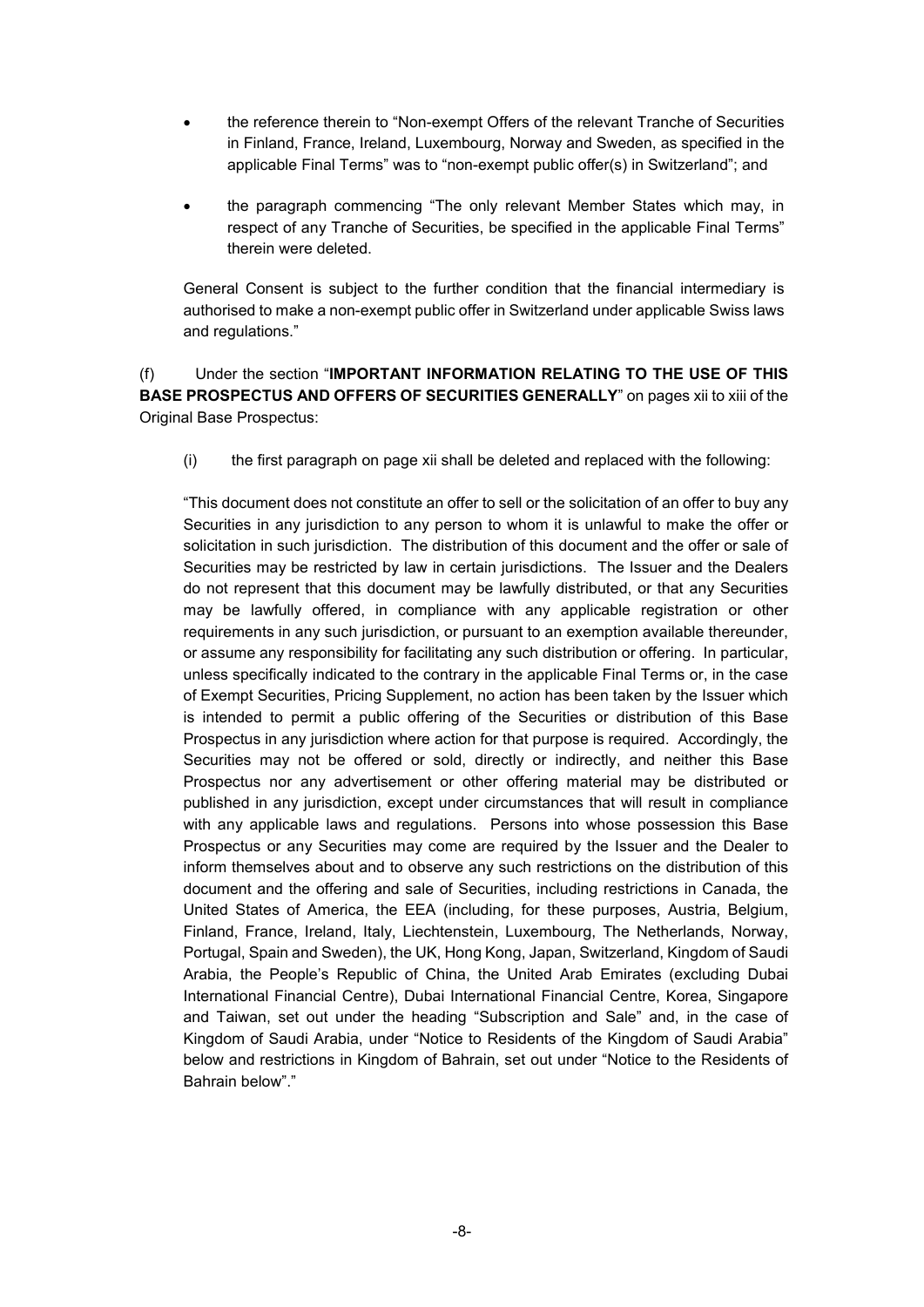(ii) Under the heading "**Non-Exempt Offiers: Issue Price and Offer Price**" on pages xiv to xvi:

(x) the second paragraph on page xv shall be deleted and replaced with the following:

"**The rating of certain Series of Securities to be issued under the Programme may be specified in the applicable Final Terms. Whether or not each credit rating applied for in relation to a relevant Series of Securities will be issued by a credit rating agency established in the European Union and registered under Regulation (EC) No. 1060/2009, as amended by Regulation (EU) No. 513/2011 (the "CRA Regulation") will be disclosed in the Final Terms. In general, European regulated investors are restricted under the CRA Regulation from using credit ratings for regulatory purposes, unless such credit ratings are issued by a credit rating agency established in the European Union and registered under the CRA Regulation (and such registration has not been withdrawn or suspended, subject to transitional provisions that apply in certain circumstances). Such general restriction will also apply in the case of credit ratings issued by non-EU credit rating agencies, unless the relevant credit ratings are endorsed by an EU- registered credit rating agency or the relevant non-EU credit rating agency is certified in accordance with the CRA Regulation (and such endorsement action or certification, as the case may be, has not been withdrawn or suspended, subject to transitional provisions that apply in certain circumstances). Certain information with respect to the credit rating agencies and ratings will be disclosed in the Final Terms.**"

(y) the fourth and fifth paragraphs on pages xv to xvi shall be deleted and replaced with the following:

"**In accordance with Article 4.1 of the CRA Regulation, please note that the following documents (as defined in the section entitled "Documents Incorporated by Reference") incorporated by reference in this Base Prospectus also contain references to credit ratings from the same rating agencies:**

- **(a) the 2020 AIF (pages 13, 14, 15, 28, 29 and 30);**
- **(b) the 2020 Annual Report (page 84); and**
- **(c) the First Quarter 2021 Report to Shareholders (pages 36 and 37).**

**None of S&P USA, Moody's USA, DBRS or Fitch (the "non-EU CRAs") is established in the European Union or has applied for registration under the CRA Regulation. However, S&P Global Ratings Europe Limited, Moody's Deutschland GmbH, DBRS Ratings GmbH and Fitch Ratings Ireland Limited, which are affiliates of S&P USA, Moody's, DBRS and Fitch respectively and which are established in the European Union and registered under the CRA Regulation, have endorsed the ratings of their affiliated non-EU CRAs.** 

**None of S&P USA, Moody's, DBRS or Fitch is established in the UK. However the S&P Issuer ratings have been endorsed by S&P Global Ratings UK Limited, the Moody's Issuer ratings have been endorsed by Moody's Investors Service Limited, the DBRS Ratings have been endorsed by DBRS Ratings Limited and the Fitch**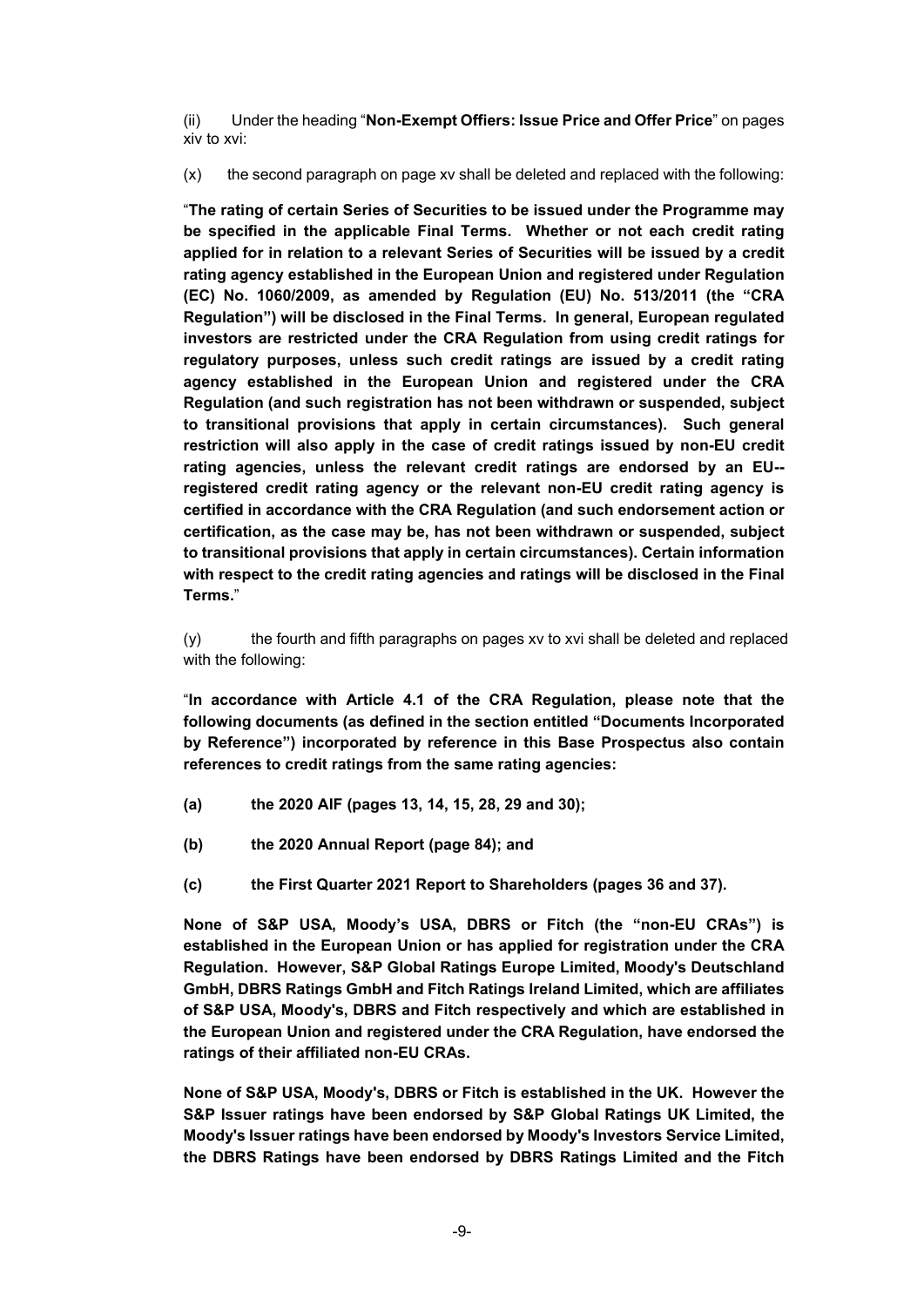**Issuer ratings have been endorsed by Fitch Ratings Limited, in each case in accordance with Regulation (EC) No. 1060/2009 as it forms part of domestic law by virtue of the EUWA (the "UK CRA Regulation") before the end of the transition period and have not been withdrawn. As such, the ratings issued by S&P, Moody's, DBRS and Fitch may be used for regulatory purposes in the UK in accordance with the UK CRA Regulation."**

(z) On page xvi, the definition of "**the "European Economic Area**" shall be deleted and replaced with the following:

# "**the "European Economic Area" are to the Member States of the European Union together with Iceland, Norway and Liechtenstein;**"

(aa) On page xvi, after the paragraph starting "Certain figures and percentages …", the following paragraph shall be added:

# "**In this Base Prospectus, unless the contrary intention appears, a reference to a law or a provision of a law is a reference to that law or provision as extended, amended or re-enacted.**"

(g) In the section entitled "FACTORS THAT ARE MATERIAL FOR THE PURPOSE OF ASSESSING THE MARKET RISK ASSOCIATED WITH SECURITIES ISSUED UNDER THE PROGRAME - 1. Risks related to the structure of a particular issue of Securities - (a) *Risks that may be applicable to all Securities*" under the heading "RISK FACTORS", the risk factor entitled " "The regulation and reform of "benchmarks" may adversely affect the value of and return on Securities linked to or referencing such "benchmarks"." under "*Risks relating to benchmark reforms and discontinuation"* on pages 24 to 29 of the Original Base Prospectus shall be deleted and replaced with the following:

### "*Risks relating to benchmark reforms and discontinuation*

The regulation and reform of "benchmarks" may adversely affect the value of and return on Securities linked to or referencing such "benchmarks".

Published levels used as benchmarks have come under increasing regulatory scrutiny in recent years, and have been the subject of a number of national and international regulatory initiatives and investigations. Such levels include high profile market rates, (e.g. the London Inter-Bank Offered Rate ("**LIBOR**") and the Euro Interbank Offered Rate ("**EURIBOR**")) but also many other rates, levels, indices and strategies that are determined to be used as benchmarks (including many interest rate, equity, commodity, foreign exchange and other types of indices). Some of these regulatory initiatives are already effective whilst others are still to be implemented in full. These initiatives may cause such benchmarks to perform differently than they performed in the past or to be discontinued entirely and may have other consequences which cannot be predicted. Any such consequence could adversely affect the value of and return on any Securities that refer, or are linked to, a benchmark to calculate interest or other payments due on those Securities.

The sustainability of LIBOR has been questioned as a result of the absence of relevant active underlying markets and possible disincentives (including possibly as a result of benchmark reforms) for market participants to continue contributing to such benchmarks. On 27 July 2017, and in subsequent communications, the FCA confirmed that it will no longer persuade or compel banks to submit rates for the calculation of the LIBOR benchmark after 2021 (the "**FCA**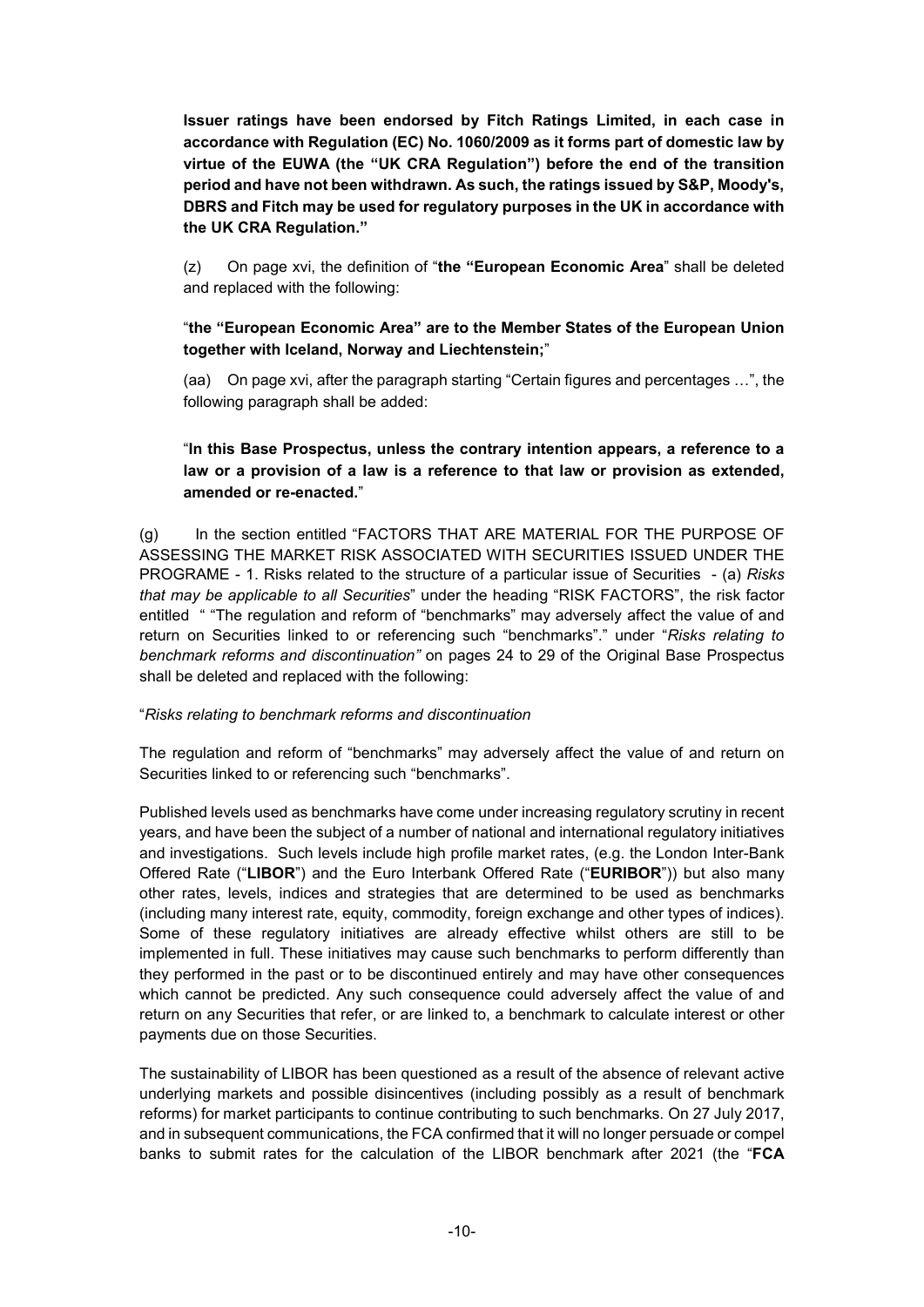**Announcements**"). The FCA Announcements indicated that the continuation of LIBOR on the current basis cannot and will not be guaranteed after 2021 and in March and June 2020 the FCA further indicated that it may determine prior to the end of 2021 that LIBOR will become non-representative as of end 2021 or another applicable date of panel bank departure thereafter.

In addition, on 29 November 2017, the Bank of England and the FCA announced that, from January 2018, its Working Group on Sterling Risk-Free Rates has been mandated with implementing a broad-based transition to the Sterling Overnight Index Average ("**SONIA**") over the next four years across sterling bond, loan and derivative markets, so that SONIA is established as the primary sterling interest rate benchmark by the end of 2021. See also "*The market continues to develop in relation to the use of SONIA, SOFR, CORRA, €STR and TONA as reference rates*" below.

Alternative risk free rates have been identified in a number of other markets. For example, in the United States of America, the Alternative Reference Rate Committee ("**ARRC**") recommended the Secured Overnight Financing Rate ("**SOFR**") as the replacement rate for USD-LIBOR and has a paced transition plan for developing SOFR markets. The Bank of Canada adopted enhancements to the Canadian Overnight Repo Rate Average ("**CORRA**") after a consultation which concluded on April 30, 2019, which enhancements were effective on June 15, 2020 when the Bank of Canada took over as administrator of CORRA and in Japan the Cross Industry Committee on Japanese Yen Interest Rate Benchmarks has consulted on Japanese Yen interest rate benchmarks, including the use of the Tokyo Overnight Average ("**TONA**") (amongst other rates) as the basis for calculating a term reference rate as part of the transition from JPY-LIBOR. See also "*The market continues to develop in relation to the use of SONIA, SOFR, CORRA, €STR and TONA as reference rates*" below.

Separate workstreams have also been underway in Europe to reform EURIBOR such that it now uses a hybrid methodology that is in part based upon contributions of individual panel banks that submit transactions-based data. On 13 September 2018, the working group on euro risk-free rates recommended Euro Short-term Rate ("**€STR**") as the new risk free rate for the euro area. Since October 1, 2019 EONIA has been calculated with a reformed methodology tracking €STR plus a fixed spread. In addition, on 21 January 2019, the euro risk free-rate working group published a set of guiding principles for fallback provisions in new euro denominated cash products (including bonds). The guiding principles indicate, among other things, that continuing to reference EURIBOR in relevant contracts may increase the risk to the euro area financial system. There have been further publications by the euro risk-free working group more recently and public consultations in relation to the detail of Euribor fallback provisions are expected in the second half of 2020. See also "*The market continues to develop in relation to the use of SONIA, SOFR, CORRA, €STR and TONA as reference rates*" below.

It should be noted that any industry or other solutions to tackle the risks associated with a permanent discontinuation of widely used –IBORs may result in the migration of contracts referencing –IBORs to alternative benchmarks, (such as risk free rates) require the payment of adjustments or potentially result in divergent provisions applying as between any Securities linked to such an –IBOR and any related hedging arrangements entered into by relevant hedging parties. It is not possible to predict the effect of any such changes or any establishment of alternative reference rates with any certainty but they could have a material adverse effect on the value and/or liquidity of such Securities.

In the case of –IBOR or swap rate linked Securities, if an –IBOR or swap rate were discontinued or otherwise unavailable, amounts payable on the Securities which reference such –IBOR or swap rate will be determined for the relevant period by the fall-back provisions applicable to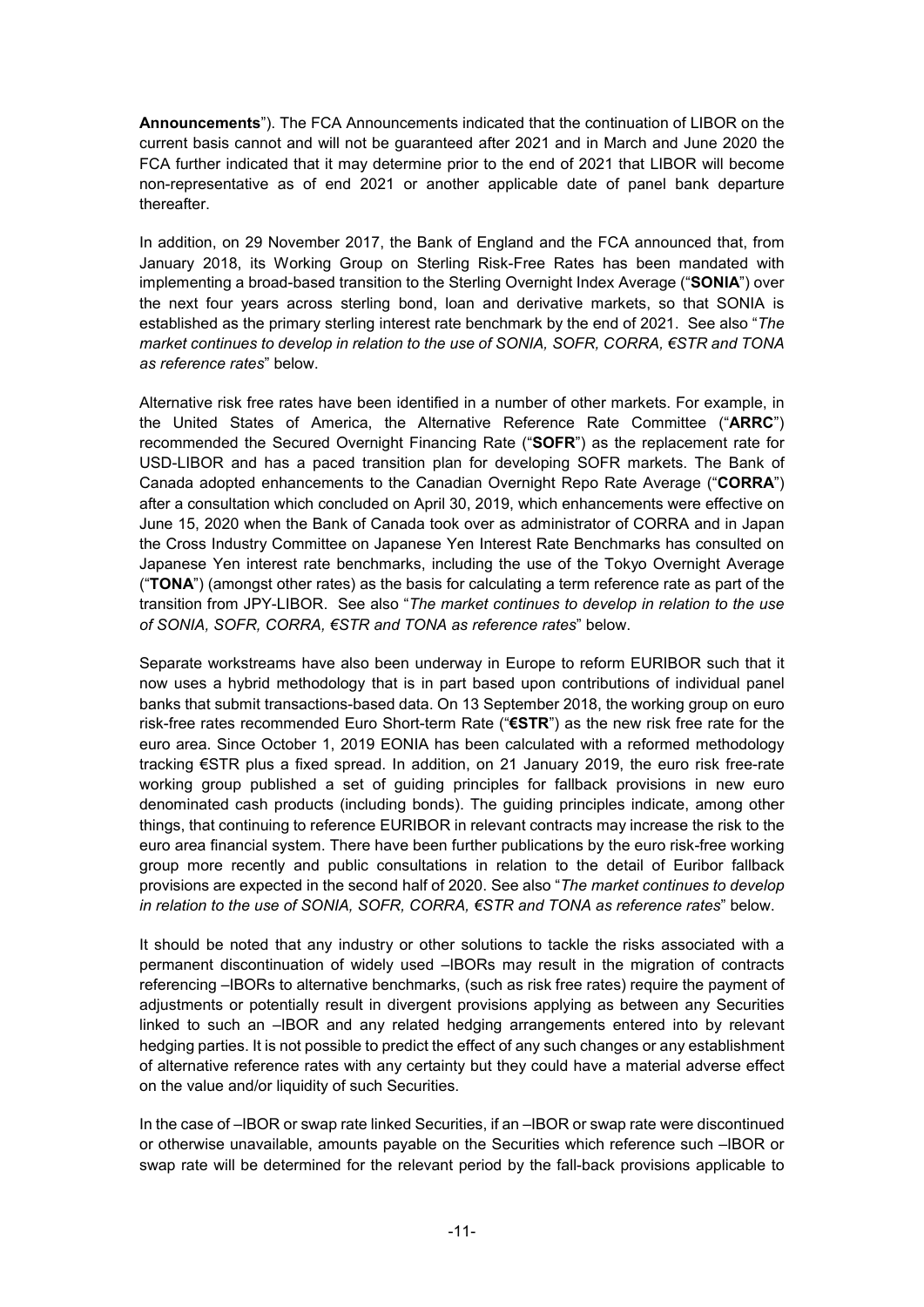such Securities which may (depending on market circumstances at the relevant time) not operate as intended. Depending on the manner in which the relevant –IBOR or swap rate is to be determined under the Conditions and subject as provided in "*Administrator/Benchmark Event*" and "*Benchmark Transition Event*" below, this may in certain circumstances (i) be reliant upon the provision by reference banks of offered quotations for the –IBOR rate or bid and offered quotations for the fixed leg of interest rate swap transactions (as applicable) which, depending on market circumstances, may not be available at the relevant time or (ii) in the case of an –IBOR where the applicable fall-back is to use the rate which applied in the previous period when the relevant –IBOR was available, result in the effective application of a fixed rate based on the rate which applied in the previous period or (iii) in the case of a swap rate result in the application of a Calculation Agent determined rate. Any of the foregoing could have an adverse effect on the value or liquidity of, and return on, any of the Securities.

There have been a number of key international regulatory initiatives relating to the reform of "benchmarks", including the EU regulation on indices used as benchmarks in financial instruments and financial contracts or to the performance of investment funds, as amended (the "**Benchmarks Regulation**"). The Benchmarks Regulation applies to "contributors", "administrators" and "users" of "benchmarks" in the EU, and among other things, (i) requires benchmark administrators to be authorised or registered (or, if located outside the EU, to be subject to an equivalent regime or otherwise recognised or endorsed) and to comply with extensive requirements in relation to the administration of benchmarks and (ii) prevents certain uses by EU supervised entities of benchmarks of administrators that are not authorised/registered (or, if located outside the EU, deemed equivalent or recognised or endorsed). Regulation (EU) 2016/1011 as it forms part of domestic law by virtue of the EUWA (the "**UK Benchmarks Regulation**") among other things, applies to the provision of benchmarks and the use of a benchmark in the UK. Similarly, it prohibits the use in the UK by UK supervised entities of benchmarks of administrators that are not authorised by the FCA or registered on the FCA register (or, if non-UK based, not deemed equivalent or recognised or endorsed).

The scope of each of the Benchmarks Regulation and the UK Benchmarks Regulation is wide and, in addition to so-called "critical benchmark" indices such as LIBOR or EURIBOR, apply, for example, to many interest rates, foreign exchange rate indices, commodity indices, equity indices and other indices (including "proprietary" indices or strategies) where used to determine the amount payable under or the value of certain financial instruments traded on a trading venue (being certain regulated markets, multilateral trading facilities (MTFs) or organised trading facilities (OTFs)) or via a "systematic internaliser", or to measure the performance of certain investment funds with the purpose of tracking the return or defining the asset allocation or computing the performance fees.

The Benchmarks Regulation and/or the UK Benchmarks Regulation, as applicable, could have a material impact on any Securities traded on a trading venue or via a "systematic internaliser" linked to a "benchmark" for Benchmarks Regulation and/or UK Benchmarks Regulation purposes, including any of the following circumstances:

(i) subject to any applicable transitional provisions, an index which is a benchmark may not be used by a supervised entity in certain ways if its administrator, or the benchmark (in the case of benchmarks provided by administrators located outside of the EU and/or the UK, as applicable), is not entered in or is removed from ESMA's register of Benchmarks Regulation approved administrators/benchmarks and/or the FCA's register of UK Benchmarks Regulation approved admininistrators/benchmarks, as applicable (e.g. in circumstances where (as applicable) (a) an administrator located in the EU and/or the UK does not obtain or retain authorisation or registration or (b) an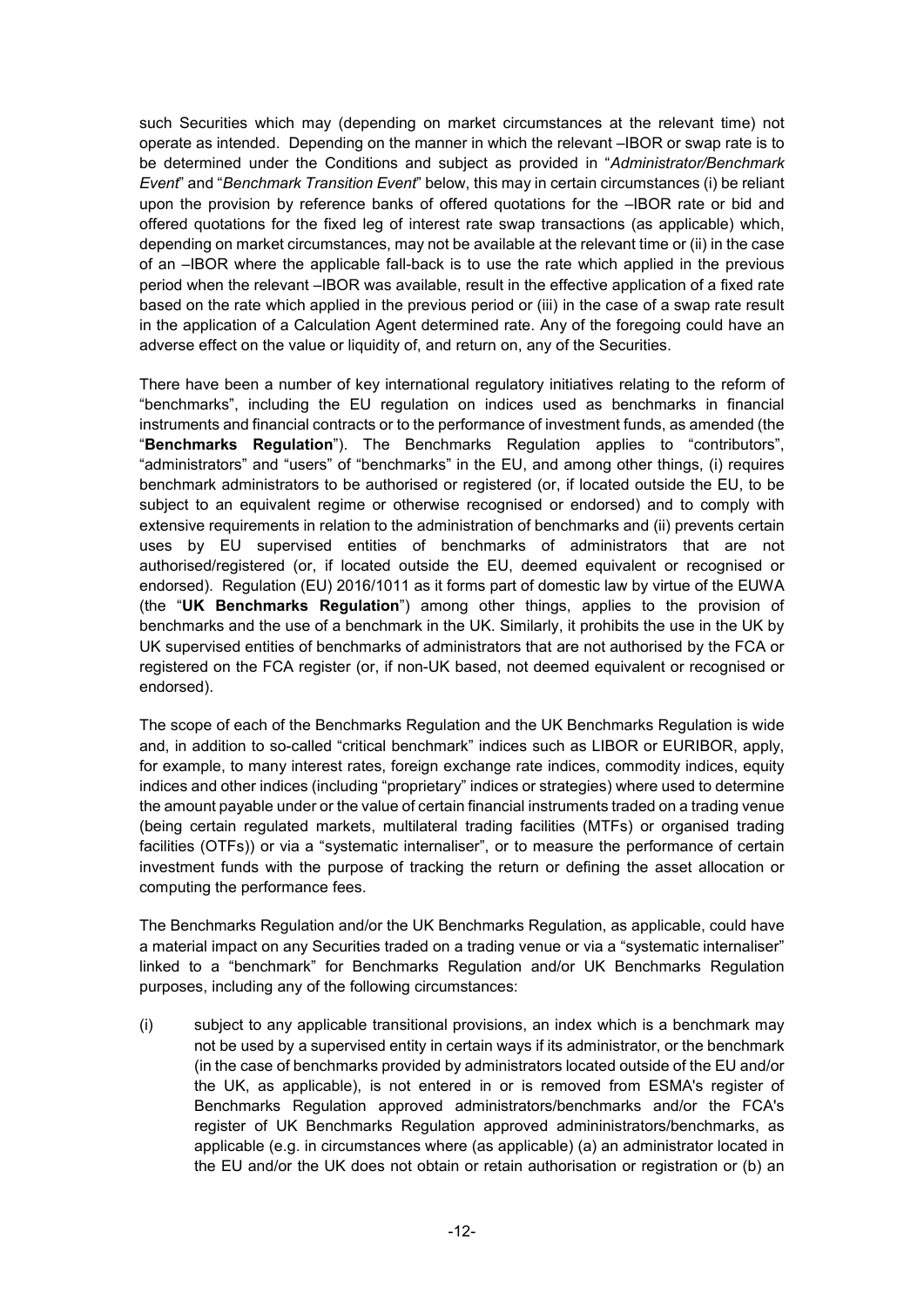administrator located outside the EU and/or the UK does not obtain or retain recognition or endorsement or benefit from equivalence (whether as an administrator or in respect of the relevant benchmark), in each case under the Benchmarks Regulation and/or the UK Benchmarks Regulation, as applicable);

- (ii) the methodology or other terms of the benchmark could be changed in order to comply with the terms of the Benchmarks Regulation and/or the UK Benchmarks Regulation, as applicable; and
- (iii) fallback provisions (including, among other reasons, to comply with the provisions of the Benchmarks Regulation and/or the UK Benchmarks Regulation, as applicable) specified in the terms of the Securities may apply or the Calculation Agent may amend the terms of the Securities in the above circumstances or in the event a benchmark materially changes or ceases to be provided or is or will be non-representative of the underlying market (see "Benchmark Transition Event" and "Administrator/Benchmark Event" below).

The Benchmarks Regulation and the UK Benchmarks Regulation are being reviewed and changes to either regulation may, among other things, give the relevant regulators enhanced powers to help manage and direct an orderly wind-down of critical benchmarks such as LIBOR, including through imposing methodology changes. The detail and scope of any such proposed reforms is however to be confirmed.

Any of the above changes or any other consequential changes to any benchmark or its discontinuance as a result of international, national or other reforms or investigations or the general increased regulatory scrutiny of benchmarks, could potentially have a material adverse effect on the relevant benchmark or have other unforeseen consequences including, without limitation, that such changes could:

- affect the level of the published rate or the level of the benchmark, including causing it to be lower or more volatile than in the past;
- increase the costs and risks of administering or otherwise participating in the setting of a benchmark and complying with any such regulations or requirements;
- discourage market participants from continuing to administer or contribute to certain benchmarks;
- trigger changes in the rules or methodologies used in certain benchmarks;
- lead to the disappearance of certain benchmarks (or certain currencies or tenors of benchmarks).

It is not possible to predict the further effect of the potential discontinuation of LIBOR after 2021, the potential transition to alternative benchmarks (such as risk free rates), the Benchmarks Regulation, the UK Benchmarks Regulation, any changes in the methods pursuant to which LIBOR, EURIBOR or any other relevant benchmarks are determined, or any other legal or regulatory reforms to LIBOR, EURIBOR or any other relevant benchmarks that may be enacted or undertaken in the U.K., the EU and elsewhere, each of which may, for example, adversely affect the trading market for securities based on LIBOR, EURIBOR and/or such other benchmarks or result in a sudden or prolonged increase or decrease in the reported benchmarks or a delay in the publication of any such benchmarks.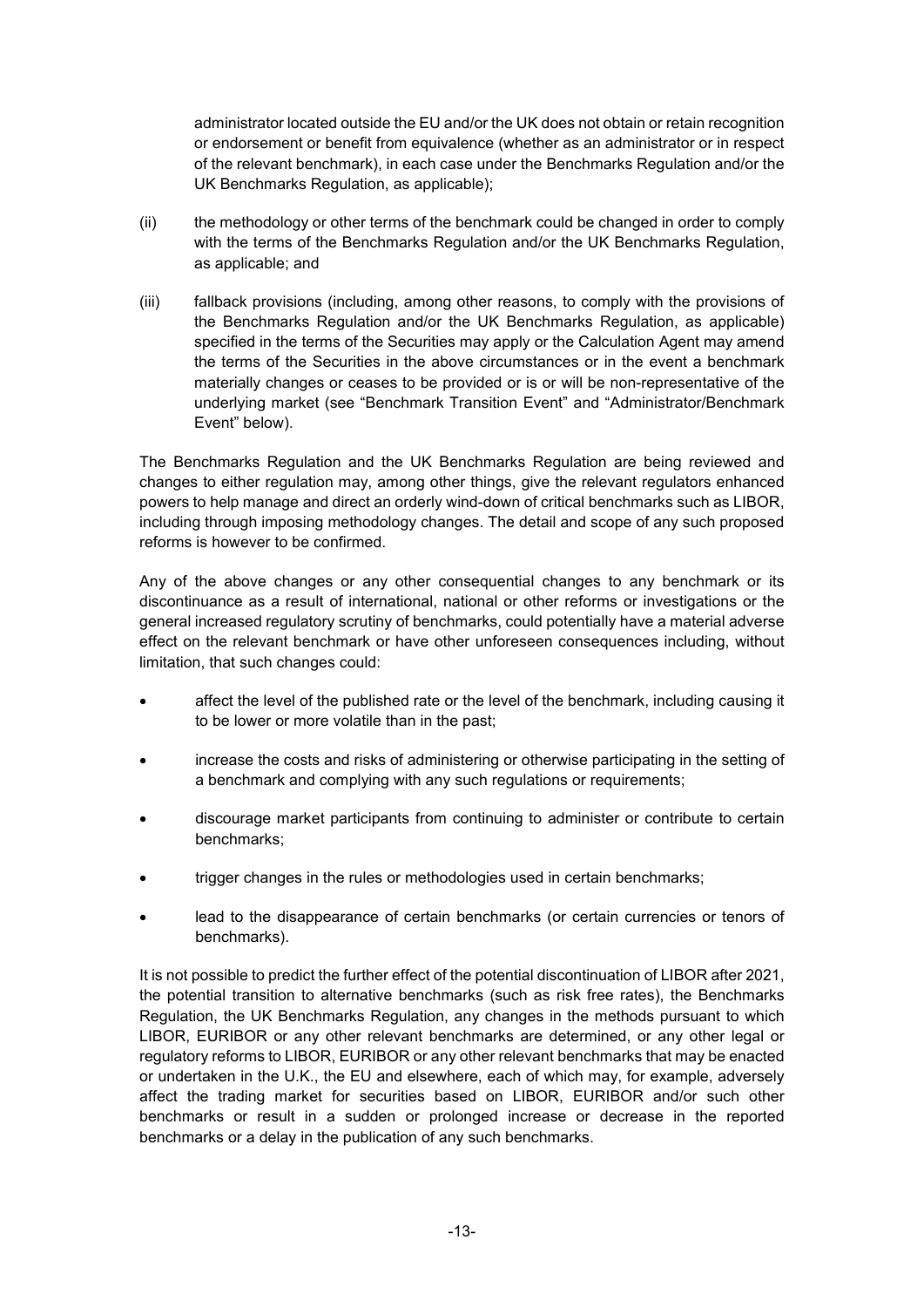Any of the factors above and their consequences could have a material adverse effect on the trading market for, value of and return on, any Securities and/or could potentially lead to the Securities being de-listed, adjustments to the terms of the Securities, early termination of the Securities (see "*Administrator/Benchmark Event*" and "*Benchmark Transition Event*" below) or other impacts depending on the particular benchmark and the applicable terms of the **Securities** 

Investors should consult their own independent advisers and make their own assessment about the potential risks imposed by benchmark reforms and investigations in making any investment decision with respect to the Securities.

(h) In the section entitled "**3. Risks related to the market generally**" under the heading "**RISK FACTORS**", the risk factor entitled *"*C*redit ratings assigned to the Issuer or any Securities might not reflect all the risks associated with an investment in those Securities*" on pages 75 to 76 of Original the Base Prospectus shall be deleted and replaced with the following:

# *"Credit ratings assigned to the Issuer or any Securities might not reflect all the risks associated with an investment in those Securities*

One or more independent credit rating agencies may assign credit ratings to the Issuer or the Securities issued under the Programme. The ratings might not reflect the potential impact of all risks related to structure, market, additional factors discussed above and other factors that may affect the value of the Securities. A credit rating is not a recommendation to buy, sell or hold securities and may be revised, suspended or withdrawn by the rating agency at any time. Investors may suffer losses if the credit rating assigned to the Securities does not reflect the then creditworthiness of such Securities.

In general, European regulated investors are restricted under the CRA Regulation from using credit ratings for regulatory purposes in the EEA, unless such credit ratings are issued by a credit rating agency established in the EEA and registered under the CRA Regulation (and such registration has not been withdrawn or suspended, subject to transitional provisions that apply in certain circumstances). Such general restriction will also apply in the case of credit ratings issued by third country non-EEA credit rating agencies, unless the relevant credit ratings are endorsed by an EEA-registered credit rating agency or the relevant third country rating agency is certified in accordance with the CRA Regulation (and such endorsement action or certification, as the case may be, has not been withdrawn or suspended, subject to transitional provisions that apply in certain circumstances). The list of registered and certified rating agencies published by the European Securities and Markets Authority ("**ESMA**") on its website in accordance with the CRA Regulation is not conclusive evidence of the status of the relevant rating agency included in such list, as there may be delays between certain supervisory measures being taken against a relevant rating agency and the publication of the updated ESMA list.

Investors regulated in the UK are subject to similar restrictions under the UK CRA Regulation. As such, UK regulated investors are required to use for UK regulatory purposes ratings issued by a credit rating agency established in the UK and registered under the UK CRA Regulation. In the case of ratings issued by third country non-UK credit rating agencies, third country credit ratings can either be: (a) endorsed by a UK registered credit rating agency; or (b) issued by a third country credit rating agency that is certified in accordance with the UK CRA Regulation. Note this is subject, in each case, to (a) the relevant UK registration, certification or endorsement, as the case may be, not having been withdrawn or suspended, and (b) transitional provisions that apply in certain circumstances. In the case of third country ratings,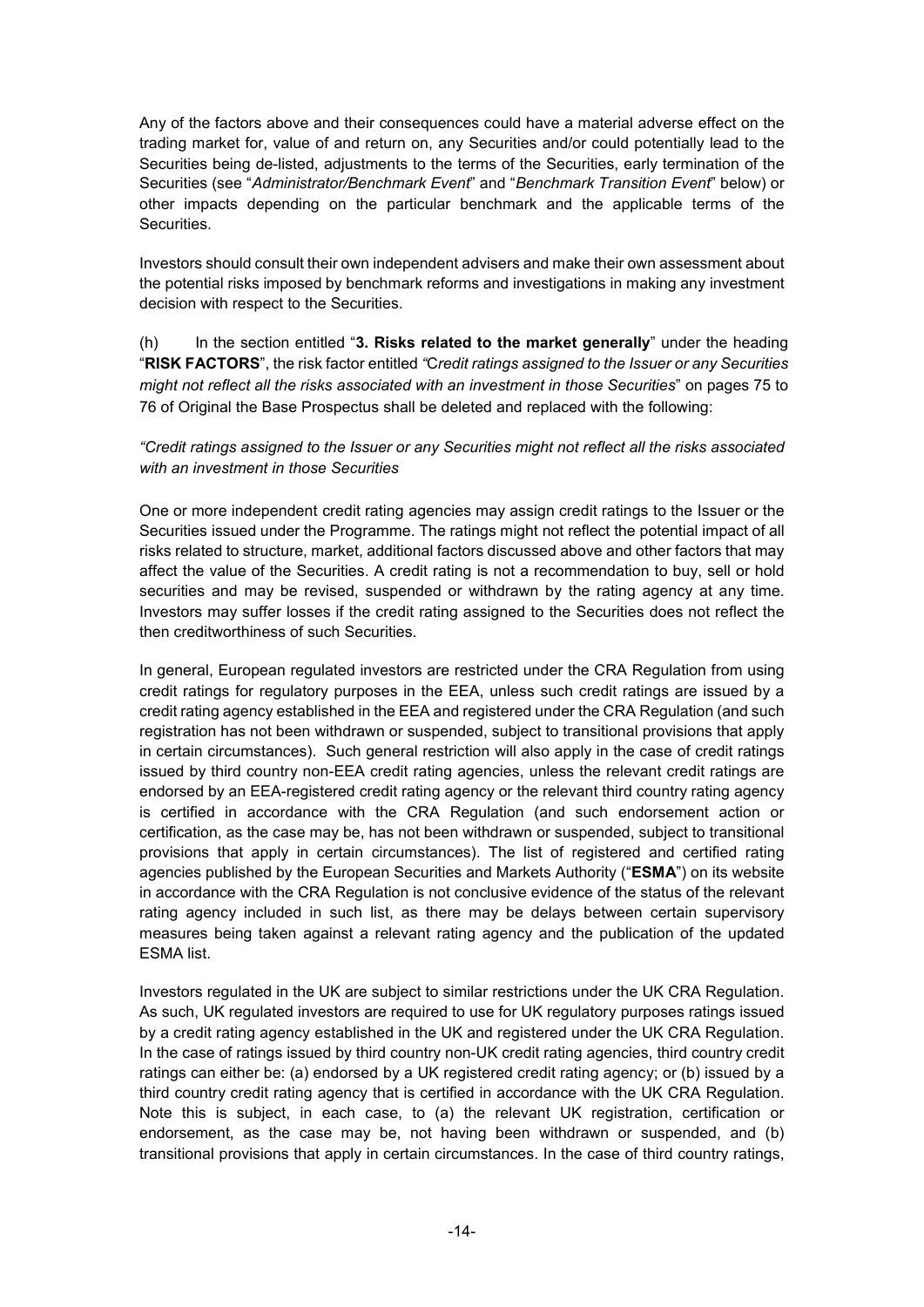for a certain limited period of time, transitional relief accommodates continued use for regulatory purposes in the UK, of existing pre-2021 ratings, provided the relevant conditions are satisfied. If the status of the rating agency rating the Securities changes for the purposes of the CRA Regulation or the UK CRA Regulation, relevant regulated investors may no longer be able to use the rating for regulatory purposes in the EEA or the UK, as applicable, and the Securities may have a different regulatory treatment, which may adversely impact the value of the Securities and their liquidity in any secondary market."

(i) Under the section entitled "**TERMS AND CONDITIONS OF THE NOTES**" on pages 102 to 298 of Original the Base Prospectus the last paragraph on pages 104 to 105 shall be deleted and replaced with the following:

"The applicable Issue Terms for the Notes complete these Conditions and, in the case of a Note which is neither admitted to trading on (i) a regulated market in the European Economic Area or (ii) a UK regulated market as defined in Regulation (EU) No 600/2014 as it forms part of domestic law by virtue of the European Union (Withdrawal) Act 2018 nor offered in (i) the European Economic Area or (ii) the UK in circumstances where a prospectus is required to be published under the Prospectus Regulation or the Financial Services and Markets Act 2000, as the case may be (an "**Exempt Note**"), the applicable Pricing Supplement may specify other terms and conditions which shall, to the extent so specified or to the extent that is inconsistent with these Conditions, supplement, replace or modify these Conditions for the purposes of the Notes.

The expression "**Prospectus Regulation**" means Regulation (EU) 2017/1129. Any references herein to a "**Non-Exempt Note**" are to a Note that is not an Exempt Note."

(j) Under the section entitled "**FORM OF FINAL TERMS FOR NON-EXEMPT NOTES**" on pages 299 to 354 of the Original the Base Prospectus:

(i) The first paragraph on page 299 shall be deleted and replaced with the following:

"**PROHIBITION OF SALES TO EEA RETAIL INVESTORS** – [Other than with respect to offers of the Notes in [*specify jurisdiction(s) for which a PRIIPs KID is being prepared*] [during the period[s] [x]-[x] *repeat periods as necessary*,] [T]/[t]he Notes are not intended to be offered, sold or otherwise made available to and should not be offered, sold or otherwise made available to any retail investor in the European Economic Area ("**EEA**"). For these purposes, a retail investor means a person who is one (or more) of: (i) a retail client as defined in point (11) of Article 4(1) of Directive 2014/65/EU (as amended, "**MiFID II**"); or (ii) a customer within the meaning of Directive (EU) 2016/97, where that customer would not qualify as a professional client as defined in point (10) of Article 4(1) of MiFID II; or (iii) not a qualified investor as defined in Regulation (EU) 2017/1129. Consequently [, save as provided above,] no key information document required by Regulation (EU) No 1286/2014 (as amended, the "**PRIIPs Regulation**") for offering or selling the Notes or otherwise making them available to retail investors in the EEA has been prepared and therefore offering or selling the Notes or otherwise making them available to any retail investor in the EEA may be unlawful under the PRIIPs Regulation.

**[PROHIBITION OF SALES TO UK RETAIL INVESTORS** – [Other than with respect to offers of the Notes during the period[s] [x]-[x] *repeat periods for which a UK PRIIPs KID is being prepared as necessary*,] [T]/[t]he Notes are not intended to be offered, sold or otherwise made available to and should not be offered, sold or otherwise made available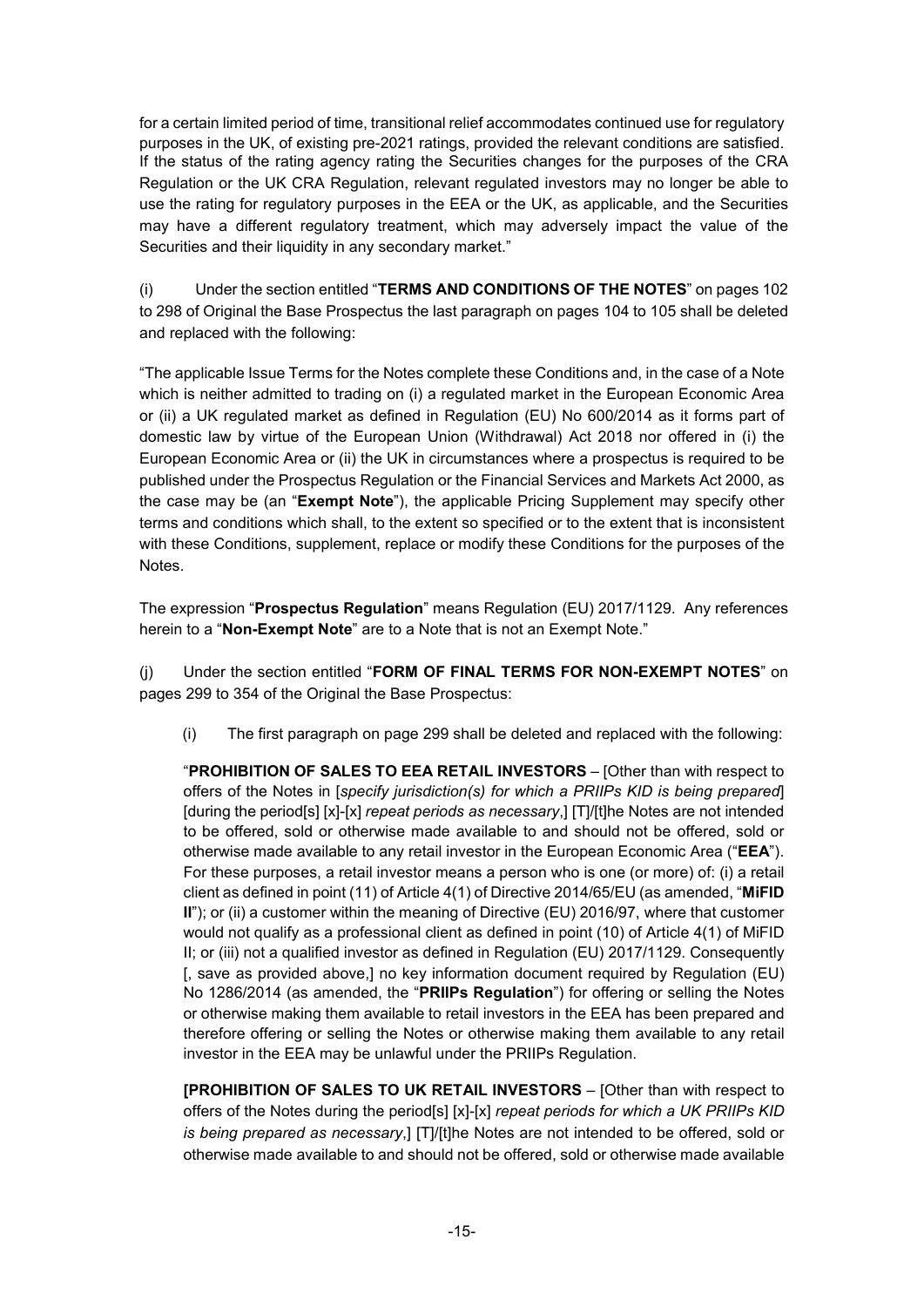to any retail investor in the United Kingdom ("**UK**"). For these purposes, a retail investor means a person who is one (or more) of: (i) a retail client, as defined in point (8) of Article 2 of Regulation (EU) No 2017/565 as it forms part of domestic law by virtue of the EUWA; or (ii) a customer within the meaning of the provisions of the FSMA and any rules or regulations made under the FSMA to implement Directive (EU) 2016/97, where that customer would not qualify as a professional client, as defined in point (8) of Article 2(1) of Regulation (EU) No 600/2014 as it forms part of domestic law by virtue of the EUWA; or (iii) not a qualified investor as defined in Article 2 of the UK Prospectus Regulation. Consequently [, save as provided above,] no key information document required by Regulation (EU) No 1286/2014 as it forms part of domestic law by virtue of the EUWA (the "**UK PRIIPs Regulation**") for offering or selling the Notes or otherwise making them available to retail investors in the UK has been prepared and therefore offering or selling the Notes or otherwise making them available to any retail investor in the UK may be unlawful under the UK PRIIPs Regulation.] [*Delete if a UK PRIIPs KID will be prepared for offers at all times*]"

(ii) The paragraphs immediately following the details of any issue and prior to "**PART A – CONTRACTUAL TERMS**" on page 300 shall be deleted and replaced with the following:

"[Any person making or intending to make an offer of the Notes may only do so [:

- (i) in those Non-exempt Offer Jurisdictions mentioned in Paragraph 13(f) of Part B below, provided such person is a Dealer or Authorised Offeror (as such term is defined in the Base Prospectus (as defined below)) and that such offer is made during the Offer Period specified in that paragraph and that any conditions relevant to the use of the Base Prospectus are complied with; or
- $(i)$  otherwise]<sup>1</sup> in circumstances in which no obligation arises for the Issuer or any Dealer to publish a prospectus pursuant to [either of] [Article 3 of the Prospectus Regulation] [or] [section 85 of the FSMA] or to supplement a prospectus pursuant to [either of] [Article 23 of the Prospectus Regulation] [or] [Article 23 of the UK Prospectus Regulation], in each case, in relation to such offer.

Neither the Issuer nor any Dealer has authorised, nor do they authorise, the making of any offer of Notes in any other circumstances].<sup>2</sup>

[The Notes will only be admitted to trading on [*insert name of relevant QI market/segment*], which is [an EEA regulated market/a specific segment of an EEA regulated market] (as defined in MiFID II), to which only qualified investors (as defined in the Prospectus Regulation) can have access and shall not be offered or sold to nonqualified investors.] (*Include for Notes with a minimum denomination of less than €100,000 (or equivalent in another currency) which will only be admitted to trading on a regulated market, or a specific segment of a regulated market, to which only qualified investors can have access*).]

 $1$  Include this legend only where there is a non-exempt offer of Notes anticipated.

<sup>2</sup>Include relevant legend wording here for the EEA and/or UK where the Notes have a minimum denomination of less than €100,000 (or equivalent in another currency) if the "Prohibition of Sales" legend and related selling restriction for that regime is not applicable for any jurisdiction (in the case of the EEA regime) and/or period of time or (in the case of the UK regime) not included."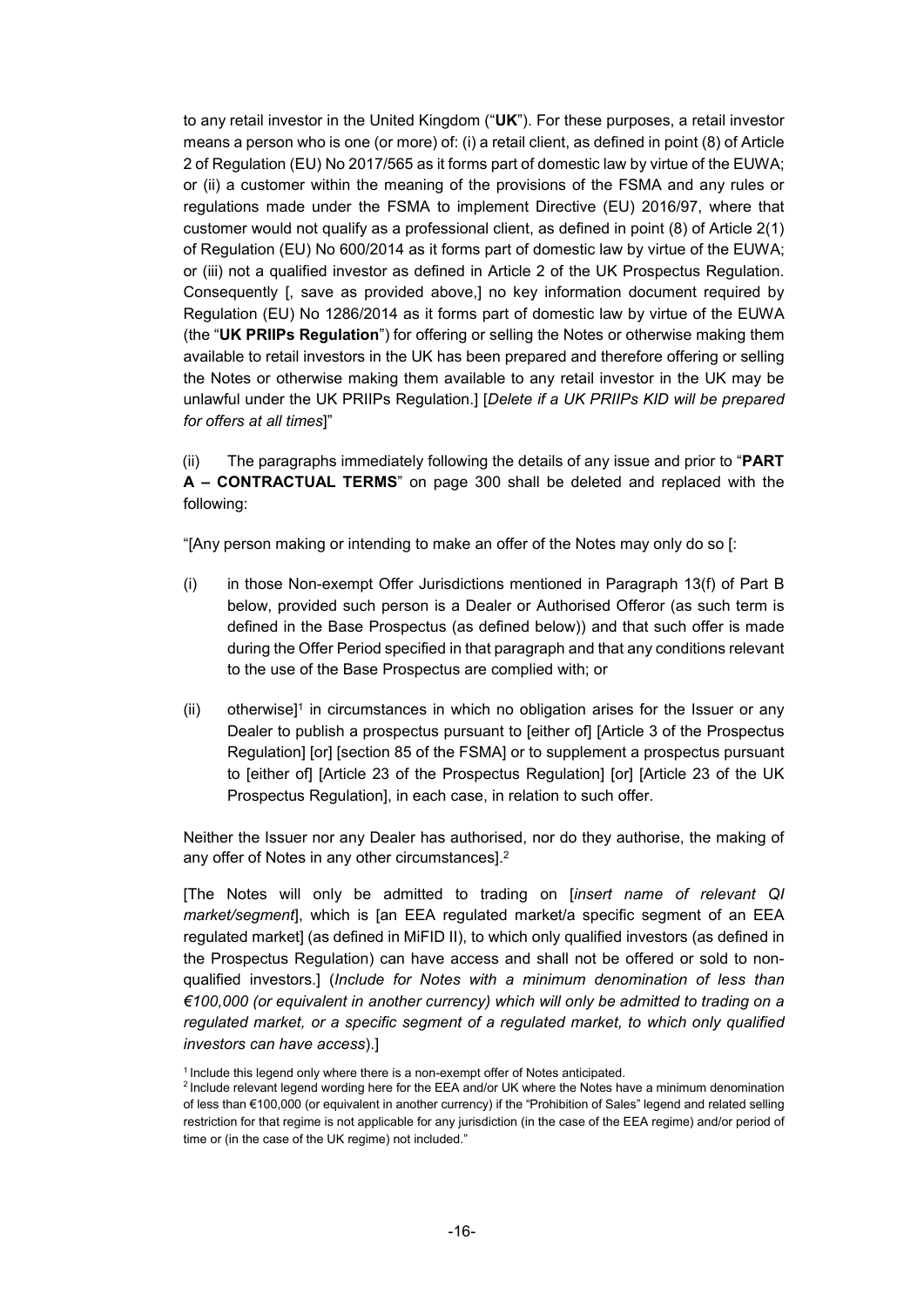(iii) Under "**PART A – CONTRACTUAL TERMS**", the following shall be added after the second paragraph on page 301:

"[For the purposes hereof:

"**UK Prospectus Regulation**" means Regulation (EU) 2017/1129 as it forms part of domestic law by virtue of the EUWA;

"**EUWA**" means the European Union (Withdrawal) Act 2018; and

"**FSMA**" means the Financial Services and Markets Act 2000.]"

(iv) Under "**PART B – OTHER INFORMATION**" on pages 340 to 354:

(x) "**1. LISTING AND ADMISSION TO TRADING**" on page 340 shall be deleted and replaced with the following:

# **1. "LISTING AND ADMISSION TO TRADING**

[(i)] Listing/Admission to trading: Application has been made by the Issuer (or on its behalf) for the Notes to be admitted to trading on [*specify (i) relevant regulated market (for example the regulated market of Euronext Dublin, the Bourse de Luxembourg, Nasdaq Stockholm Exchange or Oslo Børs), third country market, SME growth market or MTF, and (ii) if relevant, listing on an official list (for example, the Official List of Euronext Dublin*)] with effect from [ ].]

> [Application is expected to be made by the Issuer (or on its behalf) for the Notes to be admitted to trading on the [*specify (i) relevant regulated market (for example the regulated market of Euronext Dublin, the Bourse de Luxembourg, Nasdaq Stockholm Exchange or Oslo Børs), third country market, SME growth market or MTF, and (ii) if relevant, listing on an official list (for example, the Official List of Euronext Dublin*)] with effect from [ ].] [Not Applicable.]

> *(Where documenting a fungible issue need to indicate that original securities are already admitted to trading.)*

> *(Note for a derivative security to be listed on Euronext Dublin, the underlying must be traded on a regulated, regularly operating, recognised open market, unless the underlying or ultimate underlying is a currency, index, interest rate, commodity, a combination of these, or credit linked, or the underlying is a UCITS fund or an investment fund authorised by the Central Bank of Ireland or the competent authority of another EU member state deemed equivalent by Euronext Dublin.)*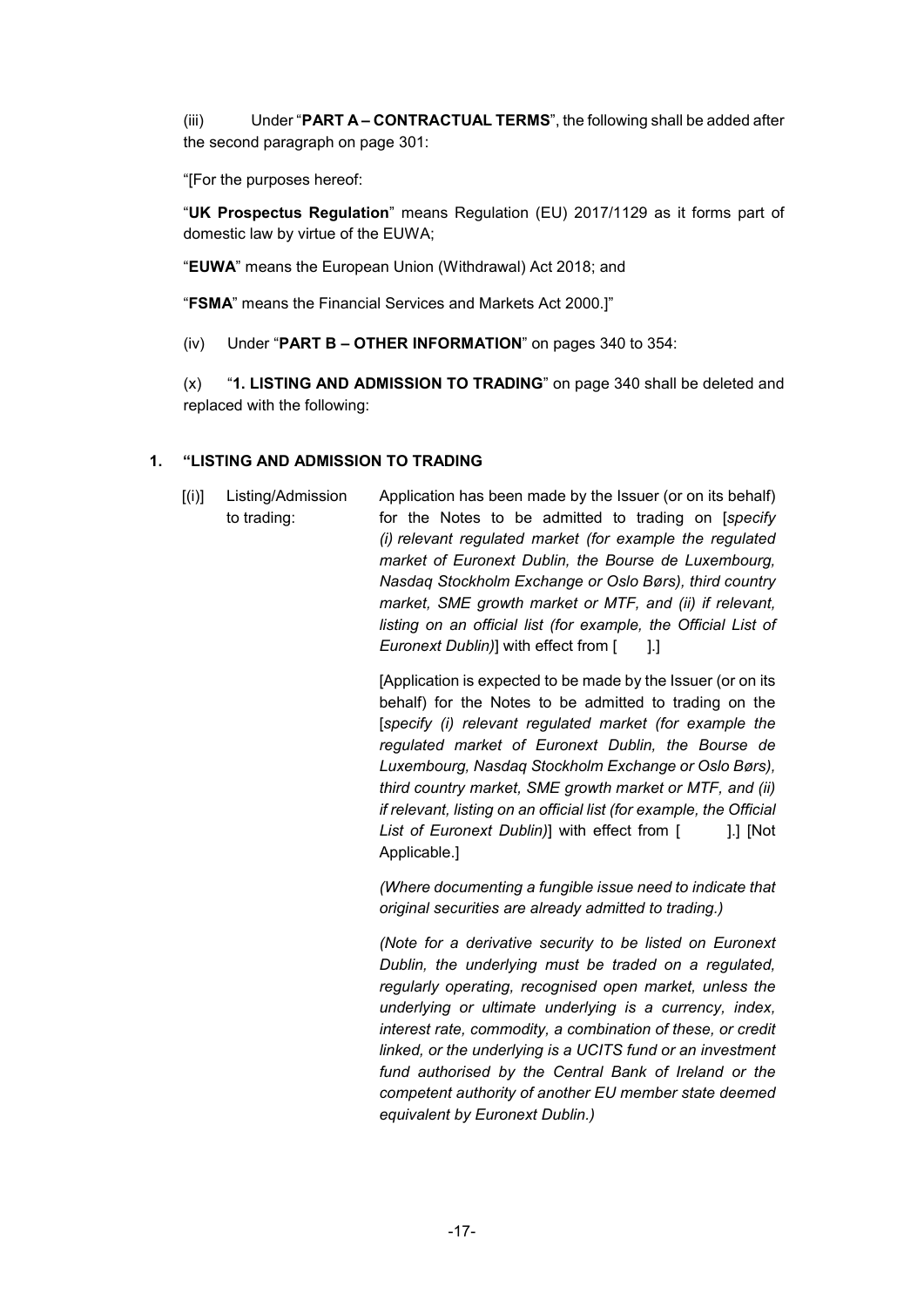[(ii) Estimate of total [ expenses related to admission to trading: <sup>19</sup>  $\overline{\phantom{a}}$ 

<sup>19</sup> Delete unless the Notes are wholesale non-equity securities to which Annex 15 of Commission Delegated Regulation (EU) No 2019/980 applies."

(y) "**2. RATINGS**" on 341 to 343 shall be deleted and replaced with the following:

#### **2. "RATINGS**

#### Ratings: [Not Applicable]

[The Notes to be issued [have been] / [are expected to be] rated:]/[The following ratings reflect ratings assigned to Notes of this type issued under the Programme generally:]

[[S&P USA: AA- ] [Moody's USA: A1]] [[Other rating agency]: [ ]]

[*Need to include the full legal name of each rating agency above and a brief explanation of the meaning of the ratings if this has previously been published by the rating provider.*]

[[*insert credit rating agency*] is established in the European Union and has applied for registration under Regulation (EC) No. 1060/2009 (as amended), although notification of the corresponding registration decision has not yet been provided by the relevant competent authority [and [*insert name of credit rating agency*] is not included in the list of credit rating agencies published by the European Securities and Markets Authority on its website in accordance with such Regulation].]

[[*Insert credit rating agency*] is established in the European Union and is registered under Regulation (EC) No. 1060/2009 (as amended). [As such [*Insert credit rating agency*] is included in the list of credit rating agencies published by the European Securities and Markets Authority on its website in accordance with such Regulation.]]

[[*Insert credit rating agency*] is not established in the European Union and is not registered in accordance with Regulation (EC) No. 1060/2009 (as amended). [*Insert credit rating agency*] is therefore not included in the list of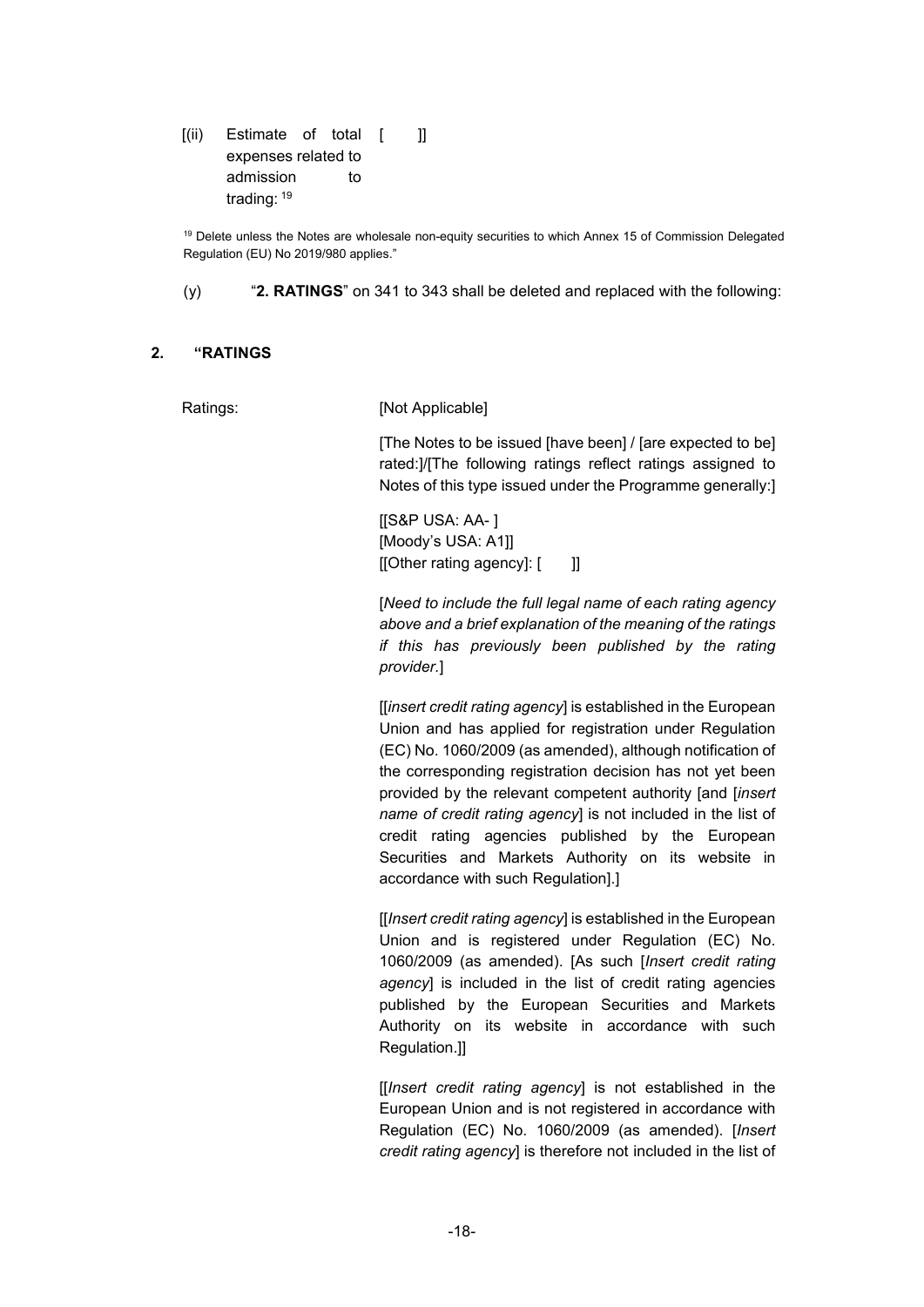credit rating agencies published by the European Securities and Markets Authority on its website in accordance with such Regulation.]]

[[*Insert credit rating agency*] is not established in the European Union and has not applied for registration under Regulation (EC) No, 1060/2009 (as amended) (the "**CRA Regulation**"). The ratings [[have been]/[are expected to be]] endorsed by [*insert the name of the relevant EUregistered credit rating agency*] in accordance with the CRA Regulation. [*Insert the name of the relevant EU-registered credit rating agency*] is established in the European Union and registered under the CRA Regulation. [As such [*insert the legal name of the relevant EU-registered credit rating agency entity*] is included in the list of credit rating agencies published by the European Securities and Markets Authority on its website in accordance with the CRA Regulation.] The European Securities Markets Authority has indicated that ratings issued in [the United Kingdom/Japan/Australia/the USA/Canada/Hong Kong/Singapore/Argentina/Mexico (*delete as appropriate*)] which have been endorsed by [*insert the legal name of the relevant EU credit rating agency entity that applied for registration*] may be used in the EU by the relevant market participants.]]

[[*insert credit rating agency*] is not established in the European Union and has not applied for registration under Regulation (EC) No. 1060/2009 (as amended) (the "**CRA Regulation**"), but it is certified in accordance with such Regulation. [[EITHER:] and it is included in the list of credit rating agencies published by the European Securities and Markets Authority on its website in accordance with the CRA Regulation] [[OR:] although notification of the corresponding certification decision has not yet been provided by the relevant competent authority and [*insert credit rating agency*] is not included in the list of credit rating agencies published by the European Securities and Markets Authority on its website in accordance with the CRA Regulation].]

[[*Insert name of credit rating agency*] is not established in the European Union and has not applied for registration under Regulation (EC) No. 1060/2009 (as amended) (the "**CRA Regulation**"). However, the application for registration under the CRA Regulation of [*insert name of credit rating agency]*, which is established in the European Union, disclosed the intention to endorse credit ratings of [*insert the legal name of the relevant non-EU credit rating agency entity*][, although notification of the corresponding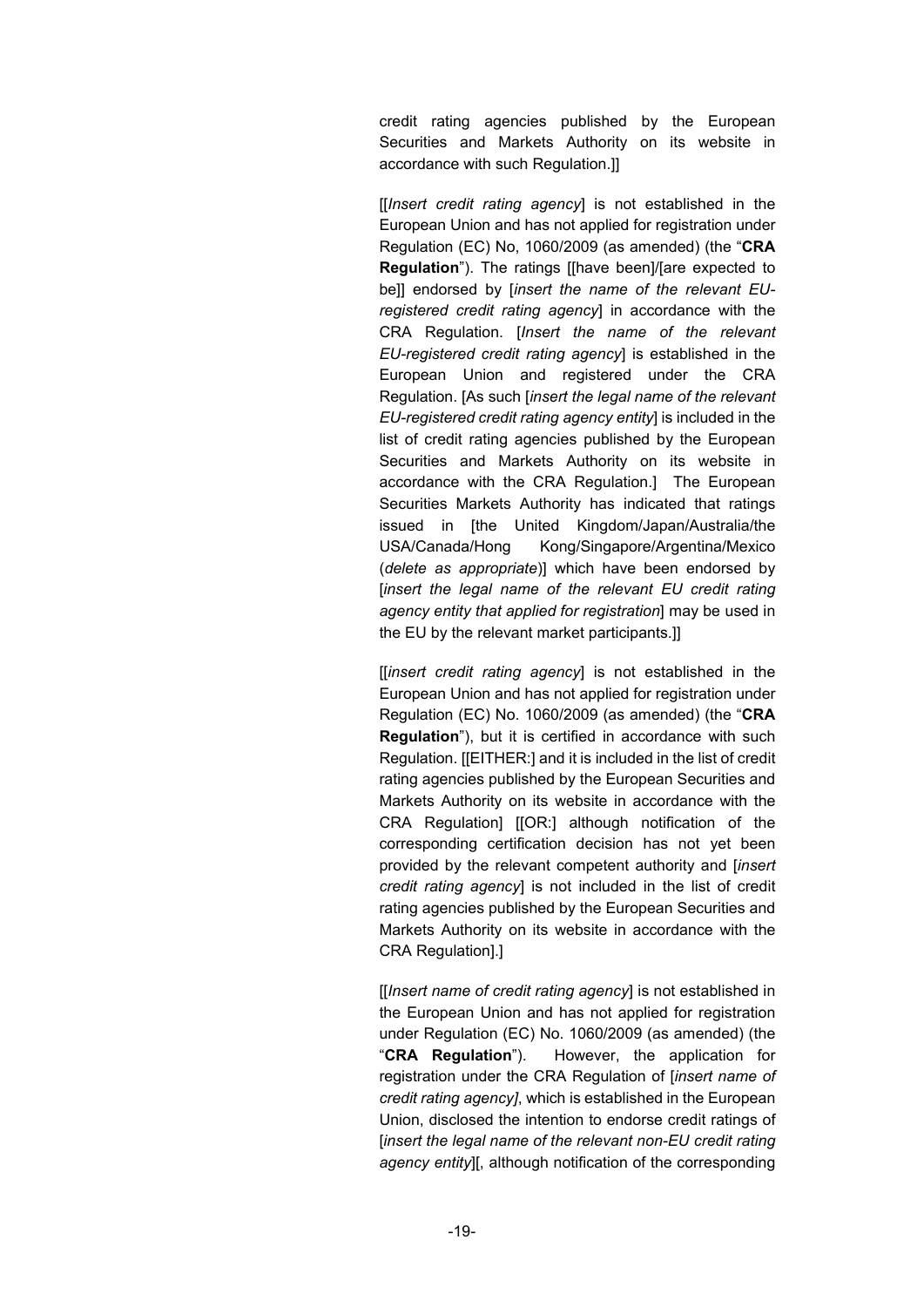registration decision has not yet been provided by the European Securities and Markets Authority and [*insert name of credit rating agency*] is not included in the list of credit rating agencies published by the European Securities and Markets Authority on its website in accordance with the CRA Regulation]. The European Securities Markets Authority has indicated that ratings issued in [the United Kingdom/Japan/Australia/the USA/Canada/Hong Kong/Singapore/Argentina/Mexico (*delete as appropriate*)] which have been endorsed by [*insert name of credit rating agency*] may be used in the EU by the relevant market participants.]]

(*The above disclosure should reflect the rating allocated to Notes of the type being issued under the Programme generally or, where the issue has been specifically rated, that rating.*)"

(z) Item (g) on page 350 under the section "**13. DISTRIBUTION**" shall be deleted and replaced with the following and all subsequent items shall be renumbered accordingly:

| (g) Prohibition of Sales to EEA Retail Applicable, other than with respect to |  |  |  |  |                                  |                                           |
|-------------------------------------------------------------------------------|--|--|--|--|----------------------------------|-------------------------------------------|
| Investors:                                                                    |  |  |  |  |                                  | offers of the Notes in <i>[specify</i>    |
|                                                                               |  |  |  |  |                                  | jurisdiction(s) for which a PRIIPs KID is |
|                                                                               |  |  |  |  |                                  | being prepared [during the period[s] [x]- |
|                                                                               |  |  |  |  | [x] repeat periods as necessary] |                                           |
|                                                                               |  |  |  |  |                                  |                                           |

|            |  |  | (h) Prohibition of Sales to UK Retail [Applicable], other than with respect to |
|------------|--|--|--------------------------------------------------------------------------------|
| Investors: |  |  | offers of the Notes during the period [s]                                      |
|            |  |  | $[x]-[x]$ repeat periods for which a UK                                        |
|            |  |  | PRIIPs KID is being prepared as                                                |
|            |  |  | <i>necessary</i> ]]/[Not Applicable]"                                          |

(aa) Under the section "**14. TERMS AND CONDITIONS OF THE OFFER**" the ninth item on page 351 shall be deleted and replaced with the following:

|  |                                         |  | "Amount of any expenses and taxes [Not Applicable <i>  give details</i> ] |
|--|-----------------------------------------|--|---------------------------------------------------------------------------|
|  | charged to the subscriber or purchaser: |  |                                                                           |
|  |                                         |  | (If the Issuer is subject to MiFID II/UK)                                 |
|  |                                         |  | MiFIR and/or PRIIPS/UK PRIIPs such                                        |
|  |                                         |  | that it is required to disclose information                               |
|  |                                         |  | relating to costs and charges, also                                       |
|  |                                         |  | include that information)"                                                |
|  |                                         |  |                                                                           |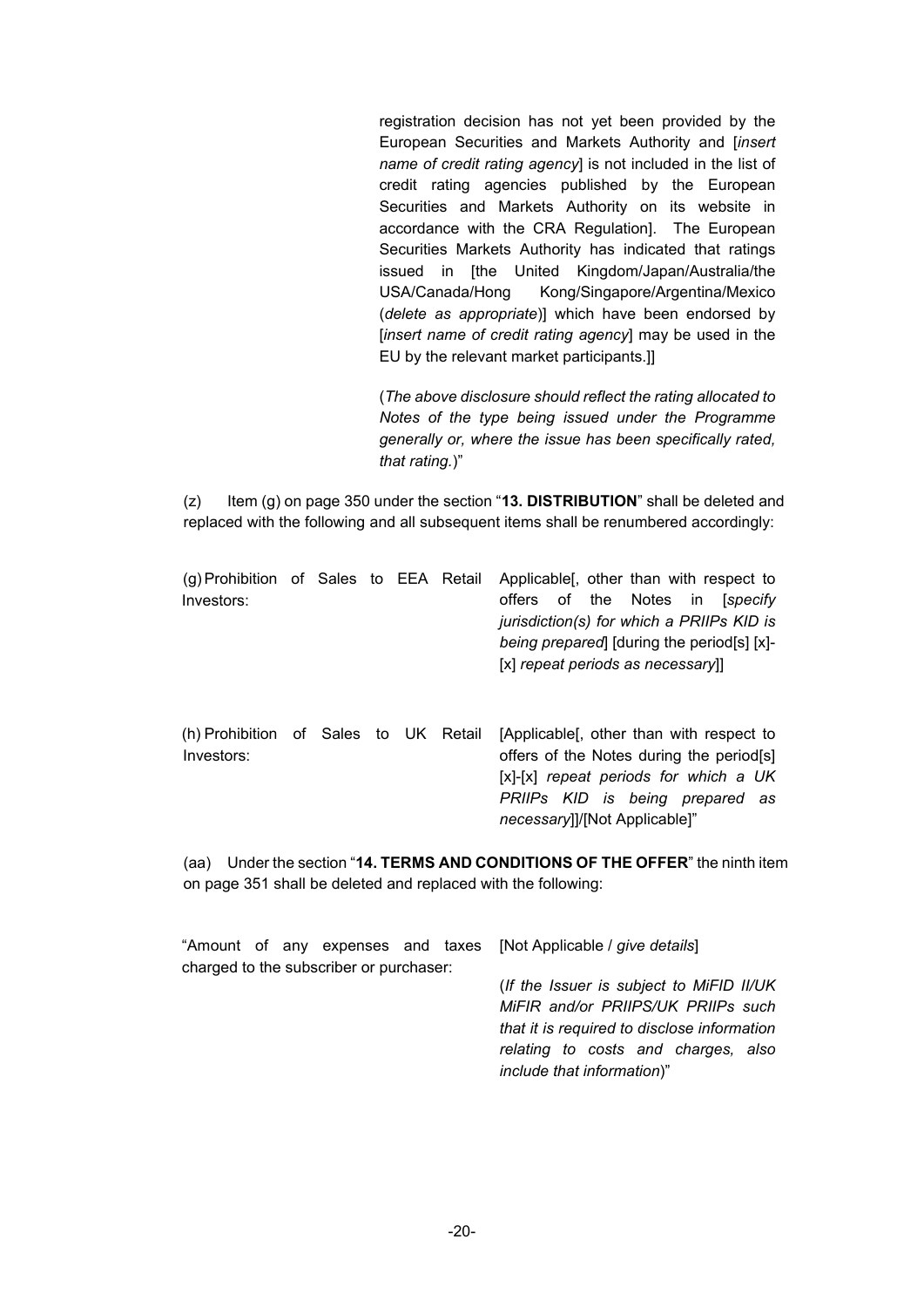(k) Under the section entitled "**FORM OF PRICING SUPPLEMENT FOR EXEMPT NOTES**" on pages 355 to 397 of the Original the Base Prospectus:

(i) The first paragraph on page 355 shall be deleted and replaced with the following:

"**PROHIBITION OF SALES TO EEA RETAIL INVESTORS** – [Other than with respect to offers of the Notes in [*specify jurisdiction(s) for which a PRIIPs KID is being prepared*] [during the period[s] [x]-[x] *repeat periods as necessary*,] [T]/[t]he Notes are not intended to be offered, sold or otherwise made available to and should not be offered, sold or otherwise made available to any retail investor in the European Economic Area ("**EEA**"). For these purposes, a retail investor means a person who is one (or more) of: (i) a retail client as defined in point (11) of Article 4(1) of Directive 2014/65/EU (as amended, "**MiFID II**"); or (ii) a customer within the meaning of Directive (EU) 2016/97, where that customer would not qualify as a professional client as defined in point (10) of Article 4(1) of MiFID II; or (iii) not a qualified investor as defined in Regulation (EU) 2017/1129. Consequently [, save as provided above,] no key information document required by Regulation (EU) No 1286/2014 (as amended, the "**PRIIPs Regulation**") for offering or selling the Notes or otherwise making them available to retail investors in the EEA has been prepared and therefore offering or selling the Notes or otherwise making them available to any retail investor in the EEA may be unlawful under the PRIIPs Regulation.

**[PROHIBITION OF SALES TO UK RETAIL INVESTORS** – [Other than with respect to offers of the Notes during the period[s] [x]-[x] *repeat periods for which a UK PRIIPs KID is being prepared as necessary*,] [T]/[t]he Notes are not intended to be offered, sold or otherwise made available to and should not be offered, sold or otherwise made available to any retail investor in the United Kingdom ("**UK**"). For these purposes, a retail investor means a person who is one (or more) of: (i) a retail client, as defined in point (8) of Article 2 of Regulation (EU) No 2017/565 as it forms part of domestic law by virtue of the EUWA; or (ii) a customer within the meaning of the provisions of the FSMA and any rules or regulations made under the FSMA to implement Directive (EU) 2016/97, where that customer would not qualify as a professional client, as defined in point (8) of Article 2(1) of Regulation (EU) No 600/2014 as it forms part of domestic law by virtue of the EUWA; or (iii) not a qualified investor as defined in Article 2 of the UK Prospectus Regulation. Consequently [, save as provided above,] no key information document required by Regulation (EU) No 1286/2014 as it forms part of domestic law by virtue of the EUWA (the "**UK PRIIPs Regulation**") for offering or selling the Notes or otherwise making them available to retail investors in the UK has been prepared and therefore offering or selling the Notes or otherwise making them available to any retail investor in the UK may be unlawful under the UK PRIIPs Regulation.] [*Delete if a UK PRIIPs KID will be prepared for offers at all times*]"

### (ii) Under "**PART A – CONTRACTUAL TERMS**":

(x) The first paragraph on page 357 shall be deleted and replaced with the following:

"[Any person making or intending to make an offer of the Notes may only do so in circumstances in which no obligation arises for the Issuer or any Dealer to publish a prospectus pursuant to either of Article 3 of the Prospectus Regulation or section 85 of the FSMA or to supplement a prospectus pursuant to either of Article 23 of the Prospectus Regulation or Article 23 of the UK Prospectus Regulation, in each case, in relation to such offer.]4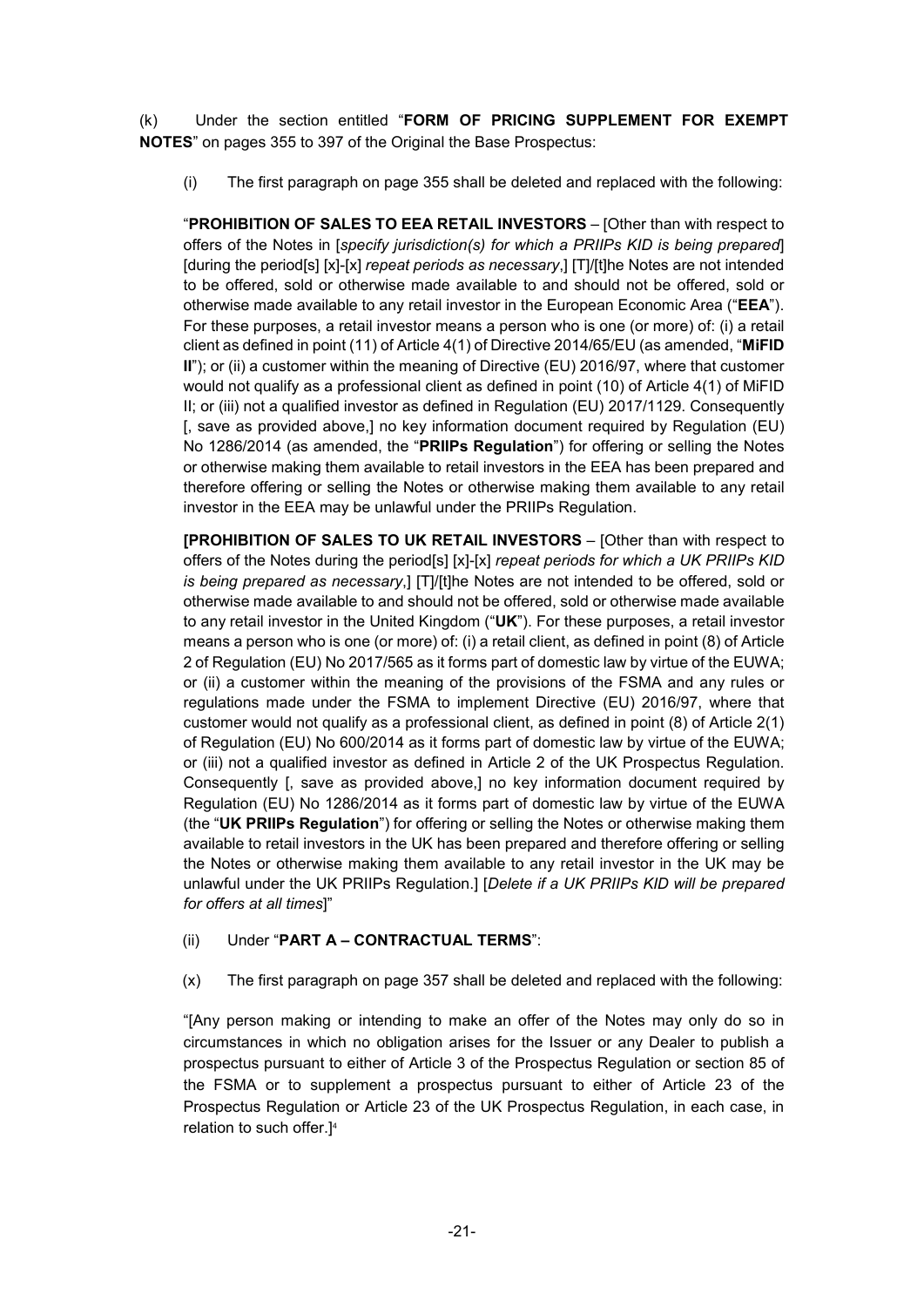<sup>4</sup>Include relevant legend wording here for the EEA and/or UK if the "Prohibition of Sales" legend and related selling restriction for that regime is not applicable for any jurisdiction (in the case of the EEA regime) and/or period of time or (in the case of the UK regime) not included."

(y) The following shall be added after the third paragraph on page 357:

"[For the purposes hereof:

"**UK Prospectus Regulation**" means Regulation (EU) 2017/1129 as it forms part of domestic law by virtue of the EUWA;

"**EUWA**" means the European Union (Withdrawal) Act 2018; and

"**FSMA**" means the Financial Services and Markets Act 2000.]"

(iv) Under "**PART B – OTHER INFORMATION**" on pages 392 to 397:

(x) "**1. LISTING AND ADMISSION TO TRADING**" on page 392 shall be deleted and replaced with the following:

# **1. "LISTING AND ADMISSION TO TRADING**

[(i)] Listing/Admission to trading: [Application [has been]/[will be]/[is expected to be made by the Issuer (or on its behalf) for the Notes to be admitted to trading on Euronext Dublin's Global Exchange Market and listed on the Official List of Euronext Dublin][*Specify other*] [Not Applicable] *(Note for a derivative security to be listed on Euronext Dublin, the underlying must be traded on a regulated, regularly operating,* 

*recognised open market, unless the underlying or ultimate underlying is a currency, index, interest rate, commodity, a combination of these, or credit linked, or the underlying is a UCITS fund or an investment fund authorised by the Central Bank of Ireland or the competent authority of another EU member state deemed equivalent by Euronext Dublin.)*

[(ii)] Estimate of total expenses related to admission to trading:<sup>25</sup>  $[•]$ 

<sup>25</sup> Only required for Notes with minimum denominations greater than Euro100,000."

(y) Items (viii) and (ix) on page 395 under the section "**13. DISTRIBUTION**" shall be deleted and replaced with the following:

(viii) Prohibition of Sales to EEA Retail Applicable[, other than with respect to offers Investors: of the Notes in [*specify jurisdiction(s) for*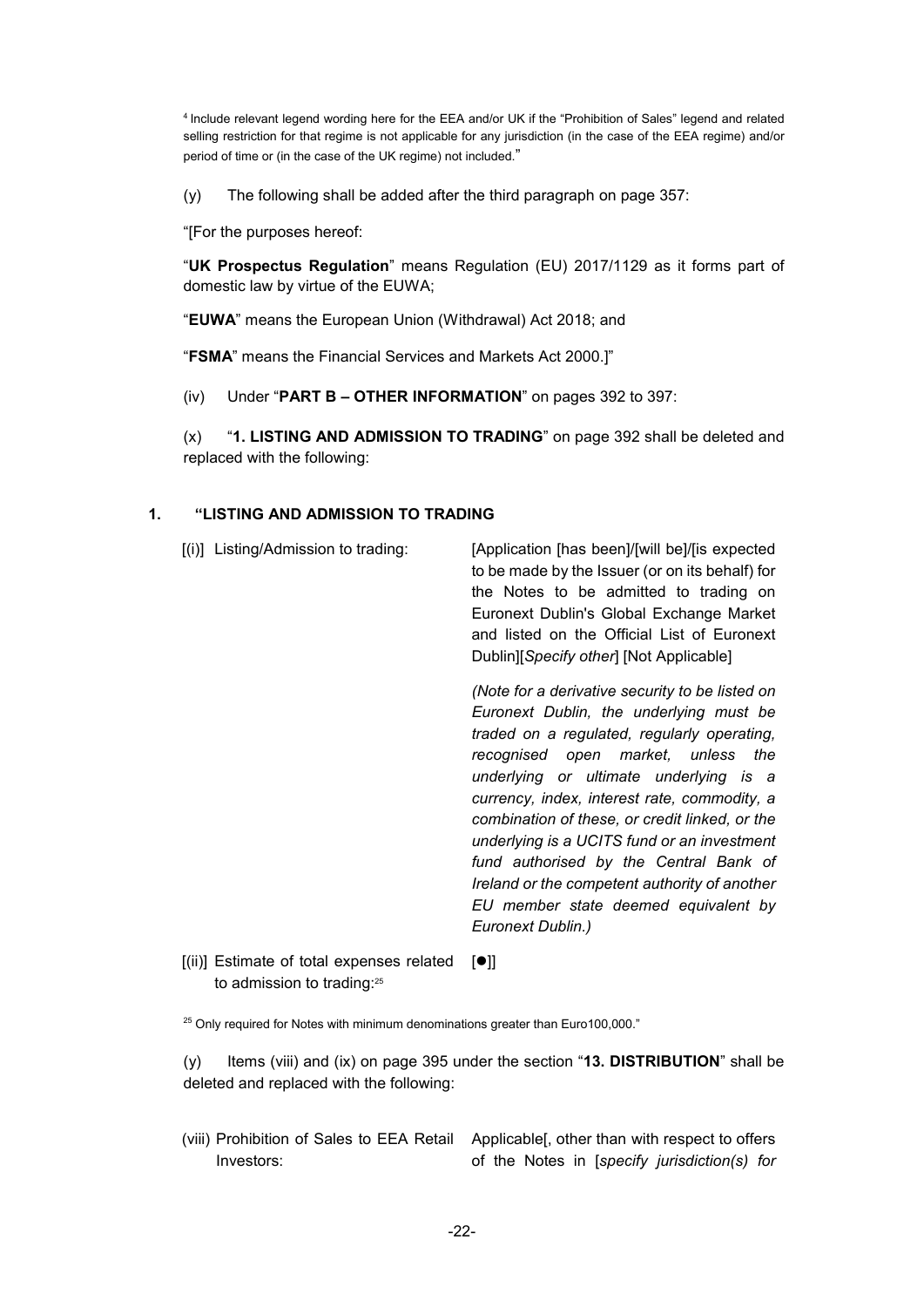|                                                                   | which a PRIIPs KID is being prepared<br>[during the period[s] [x]-[x] repeat periods as<br>necessary                                                                                                                                                    |
|-------------------------------------------------------------------|---------------------------------------------------------------------------------------------------------------------------------------------------------------------------------------------------------------------------------------------------------|
| Prohibition of Sales to UK Retail<br>(ix)<br>Investors:           | [Applicable], other than with respect to offers<br>of the Notes during the period[s] [x]-[x] repeat<br>periods for which a UK PRIIPs KID is being<br><i>prepared as necessary</i> ]]/[Not Applicable]                                                   |
| Prohibition of Offer to Private<br>(x)<br>Clients in Switzerland: | Applicable [, other than with respect to offers<br>of the Notes during [the period[s] [x]-[x]<br>[repeat periods as necessary] [or] [the<br>duration of the applicable transition period<br>FinSA<br>its<br>under<br>and<br>implementing<br>ordinance]] |

(l) Under the section entitled "**TERMS AND CONDITIONS OF THE W&C SECURITIES**" on pages 398 to 548 of Original the Base Prospectus the fourth paragraph on page 400 shall be deleted and replaced with the following:

"The applicable Issue Terms for W&C Securities supplement these Conditions and, in the case of a W&C Security which is neither admitted to trading on (i) a regulated market in the European Economic Area or (ii) on a UK regulated market as defined in Regulation (EU) No 600/2014 as it forms part of domestic law by virtue of the European Union (Withdrawal) Act 2016, nor offered in (i) the European Economic Area or (ii) the UK in circumstances where a prospectus is required to be published under the Prospectus Regulation or the Financial Services and Markets Act 2000, as the case may be (an "**Exempt W&C Security**"), the applicable Pricing Supplement, may specify other terms and conditions which shall to the extent so specified or to the extent that it is inconsistent with these Conditions, replace or modify these Conditions for the purposes of the W&C Securities.

The expression "**Prospectus Regulation**" means Regulation (EU) 2017/1129. Any references to a "**Non-Exempt W&C Security**" are to a W&C Security that is not an Exempt W&C Security."

(m) Under the section entitled "**FORM OF FINAL TERMS FOR NON-EXEMPT W&C SECURITIES**" on pages 549 to 597 of the Original the Base Prospectus:

(i) The second paragraph on page 549 shall be deleted and replaced with the following:

"**PROHIBITION OF SALES TO EEA RETAIL INVESTORS** – [Other than with respect to offers of the W&C Securities in [*specify jurisdiction(s) for which a PRIIPs KID is being prepared*] [during the period[s] [x]-[x] *repeat periods as necessary*,] [T]/[t]he W&C Securities are not intended to be offered, sold or otherwise made available to and should not be offered, sold or otherwise made available to any retail investor in the European Economic Area ("**EEA**"). For these purposes, a retail investor means a person who is one (or more) of: (i) a retail client as defined in point (11) of Article 4(1) of Directive 2014/65/EU (as amended, "**MiFID II**"); or (ii) a customer within the meaning of Directive (EU) 2016/97, where that customer would not qualify as a professional client as defined in point (10) of Article 4(1) of MiFID II; or (iii) not a qualified investor as defined in Regulation (EU) 2017/1129. Consequently[, save as provided above,] no key information document required by Regulation (EU) No 1286/2014 (as amended, the "**PRIIPs**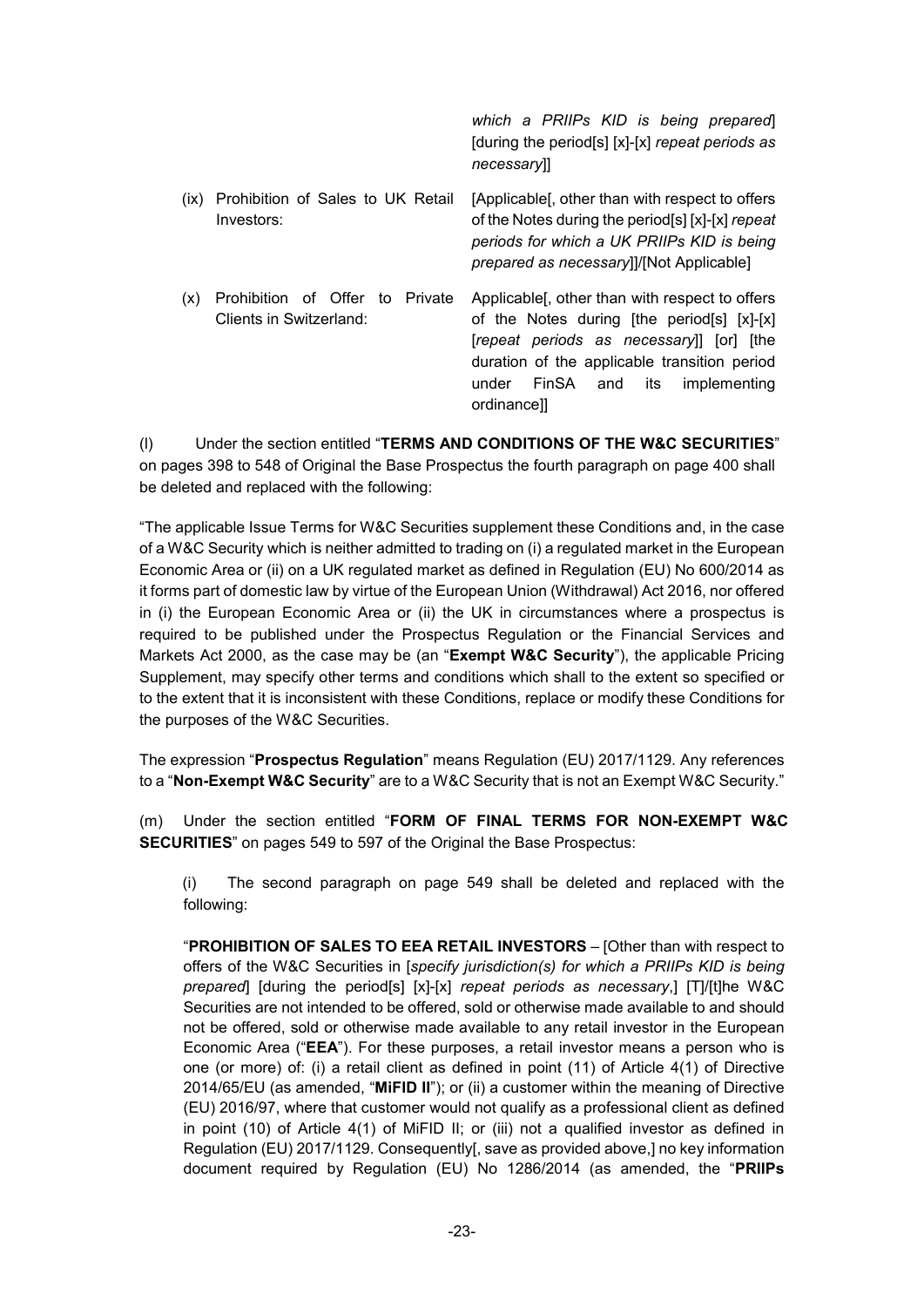**Regulation**") for offering or selling the W&C Securities or otherwise making them available to retail investors in the EEA has been prepared and therefore offering or selling the W&C Securities or otherwise making them available to any retail investor in the EEA may be unlawful under the PRIIPs Regulation.

**[PROHIBITION OF SALES TO UK RETAIL INVESTORS** – [Other than with respect to offers of the W&C Securities during the period[s] [x]-[x] *repeat periods for which a UK PRIIPs KID is being prepared as necessary*,] [T]/[t]he W&C Securities are not intended to be offered, sold or otherwise made available to and should not be offered, sold or otherwise made available to any retail investor in the United Kingdom ("**UK**"). For these purposes, a retail investor means a person who is one (or more) of: (i) a retail client, as defined in point (8) of Article 2 of Regulation (EU) No 2017/565 as it forms part of domestic law by virtue of the EUWA; or (ii) a customer within the meaning of the provisions of the FSMA and any rules or regulations made under the FSMA to implement Directive (EU) 2016/97, where that customer would not qualify as a professional client, as defined in point (8) of Article 2(1) of Regulation (EU) No 600/2014 as it forms part of domestic law by virtue of the EUWA; or (iii) not a qualified investor as defined in Article 2 of the UK Prospectus Regulation. Consequently[, save as provided above,] no key information document required by Regulation (EU) No 1286/2014 as it forms part of domestic law by virtue of the EUWA (the "**UK PRIIPs Regulation**") for offering or selling the W&C Securities or otherwise making them available to retail investors in the UK has been prepared and therefore offering or selling the W&C Securities or otherwise making them available to any retail investor in the UK may be unlawful under the UK PRIIPs Regulation.] [*Delete if a UK PRIIPs KID will be prepared for offers at all times*]"

(ii) The paragraphs immediately following the details of any issue and prior to "**PART A – CONTRACTUAL TERMS**" on page 550 shall be deleted and replaced with the following:

"[Any person making or intending to make an offer of the W&C Securities may only do so[:

(i) in those Non-exempt Offer Jurisdictions mentioned in Paragraph 11(f) of Part B below, provided such person is a Dealer or Authorised Offeror (as such term is defined in the Base Prospectus (as defined below)) and that such offer is made during the Offer Period specified in that paragraph and that any conditions relevant to the use of the Base Prospectus are complied with; or

(ii) otherwise]<sup>1</sup> in circumstances in which no obligation arises for the Issuer or any Dealer to publish a prospectus pursuant to [either of] [Article 3 of the Prospectus Regulation] [or] [section 85 of the FSMA] or to supplement a prospectus pursuant to [Article 23 of the Prospectus Regulation] [or] [Article 23 of the UK Prospectus Regulation], in each case, in relation to such offer.

Neither the Issuer nor any Dealer has authorised, nor do they authorise, the making of any offer of W&C Securities in any other circumstances.]<sup>2</sup>

[The W&C Securities will only be admitted to trading on [*insert name of relevant QI market/segment*], which is [an EEA regulated market/a specific segment of an EEA regulated market] (as defined in MiFID II), to which only qualified investors (as defined in the Prospectus Regulation) can have access and shall not be offered or sold to nonqualified investors.] (*Include for W&C Securities with an Issue Price of less than €100,000*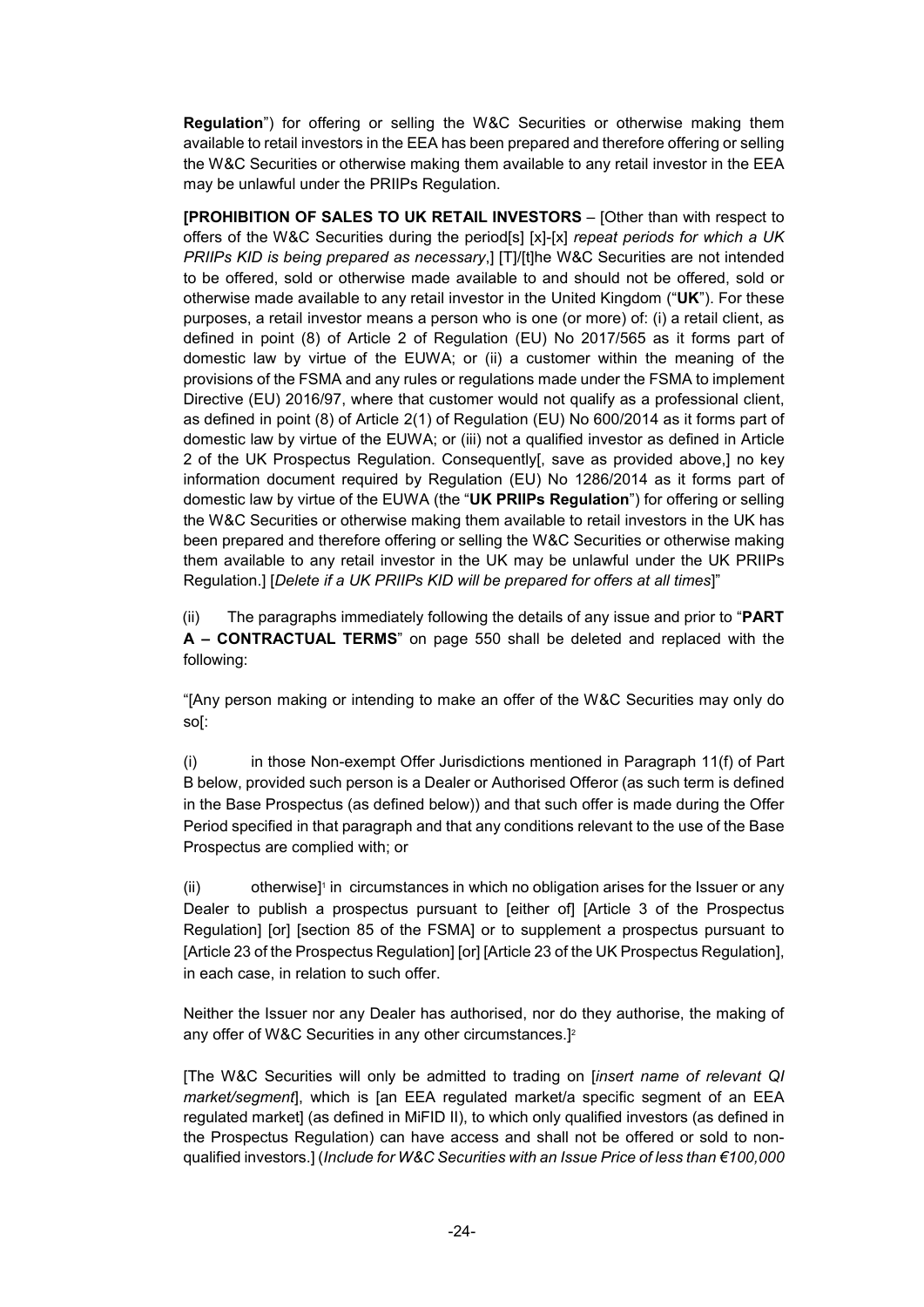*(or equivalent in another currency) which will only be admitted to trading on a Member State regulated market, or a specific segment of a Member State regulated market, to which only qualified investors can have access*).]

<sup>1</sup> Include this legend only where there is a non-exempt offer of W&C Securities anticipated.

<sup>2</sup> Include relevant legend wording here for the EEA and/or UK where the W&C Securities have an Issue Price of less than €100,000 (or equivalent in another currency) if the "Prohibition of Sales" legend and related selling restriction for that regime is not applicable for any jurisdiction (in the case of the EEA regime) and/or period of time or (in the case of the UK regime) not included."

(iii) Under "**PART A – CONTRACTUAL TERMS**", the following shall be added after the third paragraph on page 551:

[For the purposes hereof:

"**UK Prospectus Regulation**" means Regulation (EU) 2017/1129 as it forms part of domestic law by virtue of the EUWA;

"**EUWA**" means the European Union (Withdrawal) Act 2018; and

"**FSMA**" means the Financial Services and Markets Act 2000.]"

(iv) Under "**PART B – OTHER INFORMATION**" on pages 585 to 596:

(x) "**1. LISTING AND ADMISSION TO TRADING**" on page 585 shall be deleted and replaced with the following:

# **1. LISTING AND ADMISSION TO TRADING**

[(i)] Listing/Admission trading: Application has been made by the Issuer (or on its behalf) for the W&C Securities to be admitted to trading on [*specify (i) relevant regulated market (for example the regulated market of Euronext Dublin, the Bourse de Luxembourg or Nasdaq Stockholm Exchange), third country market, SME growth market or MTF, and (ii) if relevant, listing on an official list (for example, the Official List of Euronext Dublin*)] with effect from [1.]

> [Application is expected to be made by the Issuer (or on its behalf) for the W&C Securities to be admitted to trading on [*specify (i) relevant regulated market (for example the regulated market of Euronext Dublin, the Bourse de Luxembourg or Nasdaq Stockholm Exchange), third country market, SME growth market or MTF, and (ii) if relevant, listing on an official list (for example, the Official List of Euronext Dublin)*] with effect from [ ].] [Not Applicable.]

> *(Where documenting a fungible issue need to indicate that original securities are already admitted to trading.)*

> *(Note for a derivative security to be listed on Euronext Dublin, the underlying must be traded on a regulated,*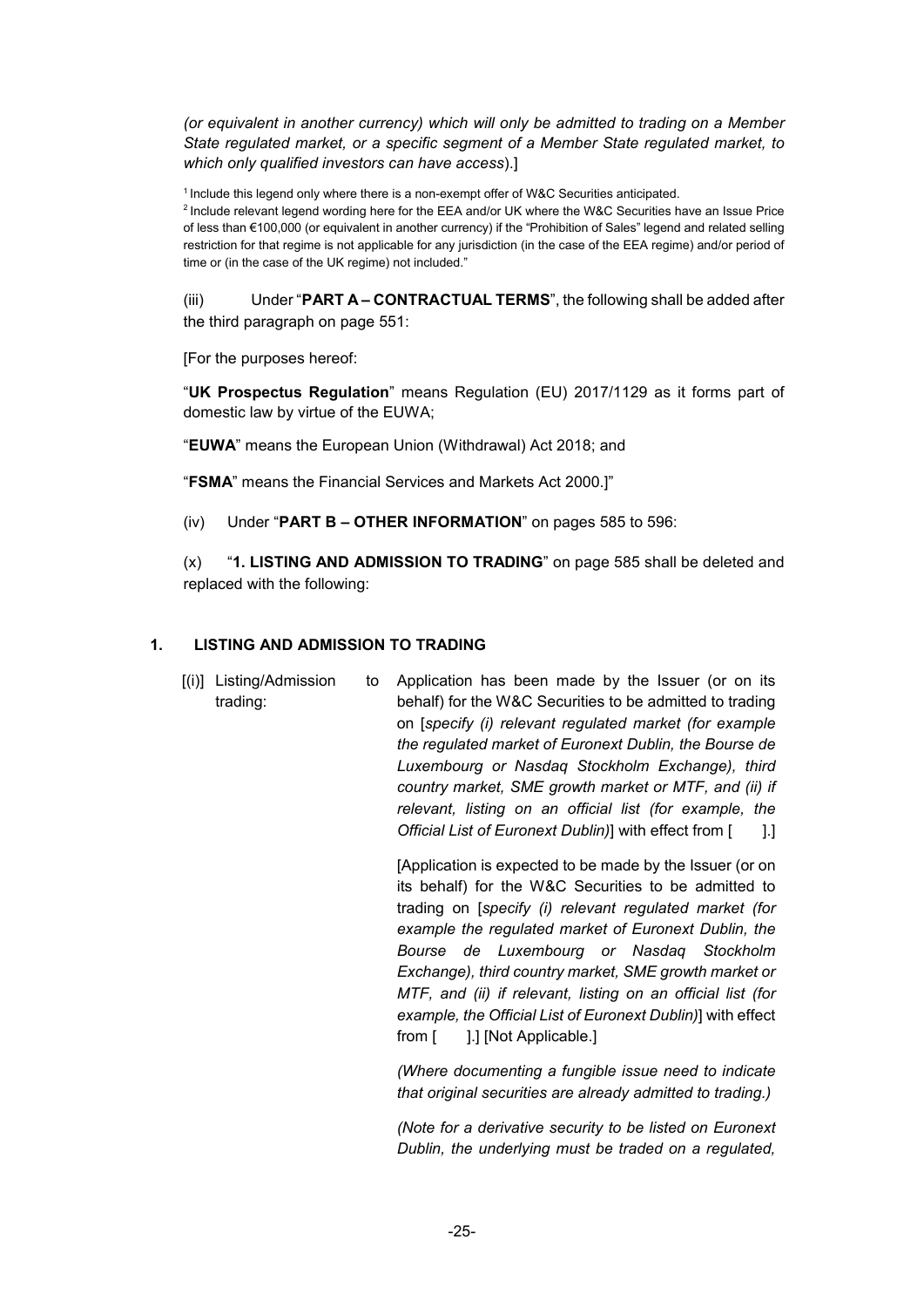*regularly operating, recognised open market, unless the underlying or ultimate underlying is a currency, index, interest rate, commodity, a combination of these, or credit linked, or the underlying is a UCITS fund or an investment fund authorised by the Central Bank of Ireland or the competent authority of another EU member state deemed equivalent by Euronext Dublin.)*

[(ii) Estimate of total expenses related to admission to trading:  $[•]$ <sup>18</sup>

<sup>18</sup> Delete unless the W&C Securities are wholesale non-equity securities to which Annex 15 of Commission Delegated Regulation (EU) 2019/980 applies."

(y) "**2. RATINGS**" on 585 to 588 shall be deleted and replaced with the following:

### **2. RATINGS**

Ratings: [Not Applicable]

[The W&C Securities to be issued [have been] / [are expected to be] rated:]/[The following ratings reflect ratings assigned to W&C Securities of this type issued under the Programme generally:]

[S&P USA: AA-] [Moody's USA: A1] [[Other rating agency]: [ ]]

[*Need to include the full legal name of each rating agency as above and a brief explanation of the meaning of the ratings if this has previously been published by the rating provider.*]

[[*insert credit rating agency*] is established in the European Union and has applied for registration under Regulation (EC) No. 1060/2009 (as amended), although notification of the corresponding registration decision has not yet been provided by the relevant competent authority [and [*insert name of credit rating agency*] is not included in the list of credit rating agencies published by the European Securities and Markets Authority on its website in accordance with such Regulation].]

[[*insert credit rating agency*] is established in the European Union and is registered under Regulation (EC) No. 1060/2009 (as amended).][As such [[*Insert credit rating agency*] is included in the list of credit rating agencies published by the European Securities and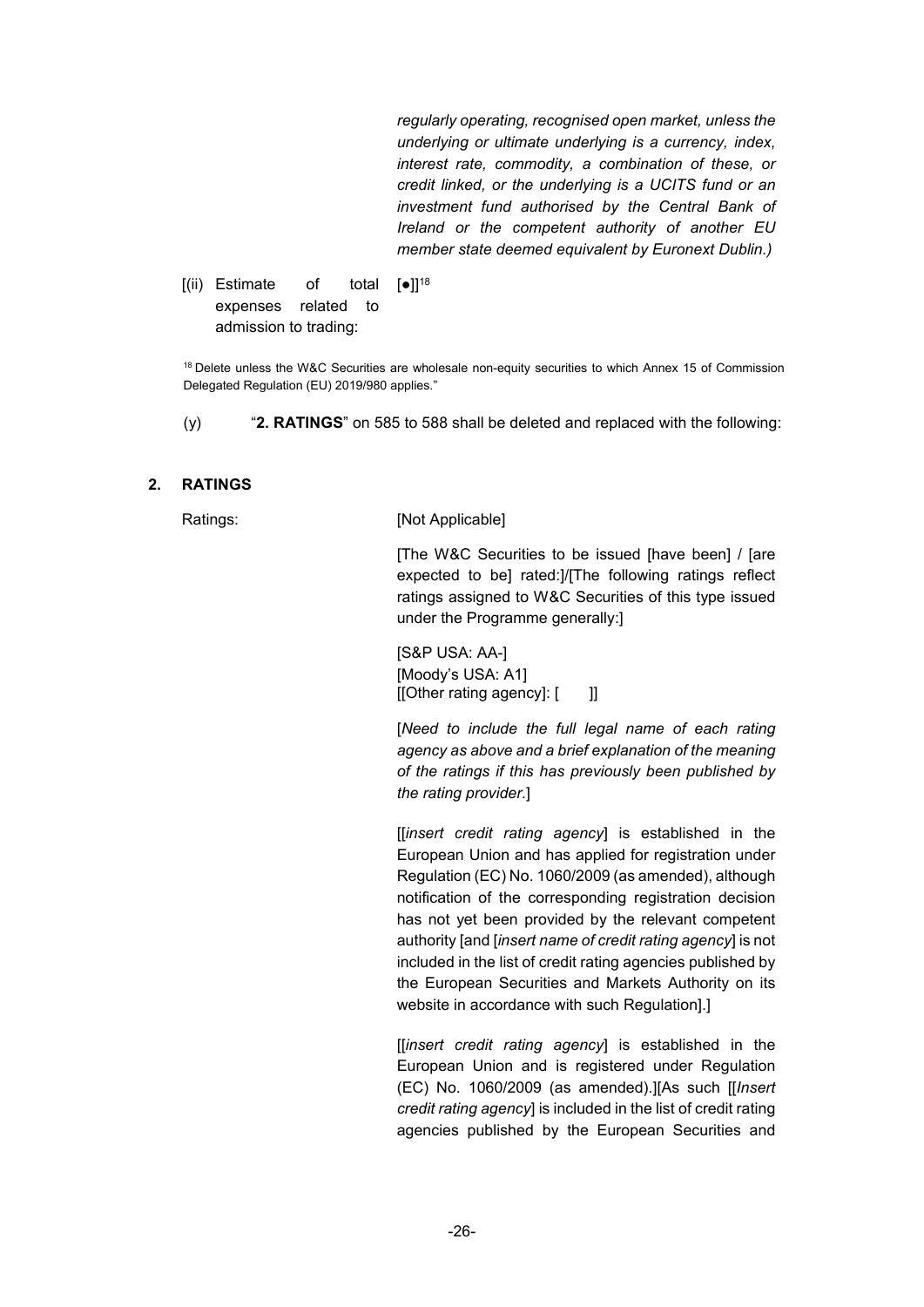Markets Authority on its website in accordance with such Regulation.]]

[[*Insert credit rating agency*] is not established in the European Union and is not registered in accordance with Regulation (EC) No. 1060/2009 (as amended).] [Insert credit rating agency] is therefore not included in the list of credit rating agencies published by the European Securities and Markets Authority on its website in accordance with such Regulation].]

[[*Insert credit rating agency*] is not established in the European Union and has not applied for registration under Regulation (EC) No, 1060/2009 (as amended) (the "**CRA Regulation**"). The ratings [[have been]/[are expected to be]] endorsed by [*insert the name of the relevant EU-registered credit rating agency*] in accordance with the CRA Regulation. [*Insert the name of the relevant EU-registered credit rating agency*] is established in the European Union and registered under the CRA Regulation. [As such [*insert the name of the credit rating agency*] is included in the list of credit rating agencies published by the European Securities and Markets Authority on its website in accordance with the CRA Regulation.] The European Securities Markets Authority has indicated that ratings issued in [the United Kingdom/Japan/Australia/the USA/Canada/Hong Kong/ Singapore/Argentina/ Mexico (*delete as appropriate*)] which have been endorsed by [*insert the legal name of the relevant EU credit rating agency entity that applied for registration*] may be used in the EU by the relevant market participants.]]

[[*insert credit rating agency*] is not established in the European Union and has not applied for registration under Regulation (EC) No. 1060/2009 (as amended) (the "**CRA Regulation**"), but it is certified in accordance with such Regulation.] [[[EITHER:] and it is included in the list of credit rating agencies published by the European Securities and Markets Authority on its website in accordance with the CRA Regulation] [[OR:] although notification of the corresponding certification decision has not yet been provided by the relevant competent authority and [*insert credit rating agency*] is not included in the list of credit rating agencies published by the European Securities and Markets Authority on its website in accordance with the CRA Regulation].]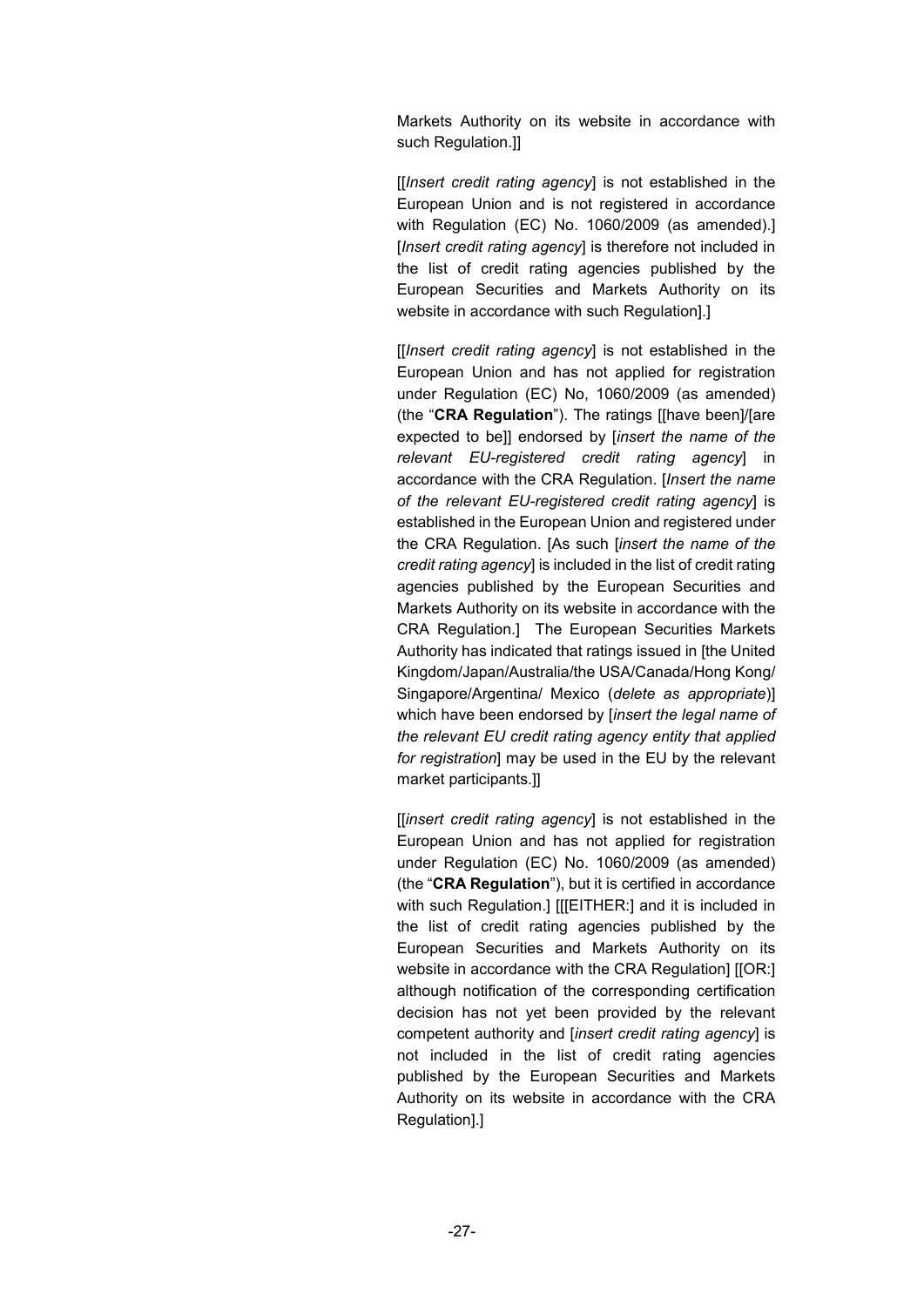[[*Insert name of credit rating agency*] is not established in the European Union and has not applied for registration under Regulation (EC) No. 1060/2009 (as amended) (the "**CRA Regulation**"). However, the application for registration under the CRA Regulation of [*insert name of credit rating agency*], which is established in the European Union, disclosed the intention to endorse credit ratings of [*insert the legal name of the relevant non-EU credit rating agency entity*][, although notification of the corresponding registration decision has not yet been provided by the European Securities and Markets Authority and [*insert name of credit rating agency*] is not included in the list of credit rating agencies published by the European Securities and Markets Authority on its website in accordance with the CRA Regulation].] The European Securities Markets Authority has indicated that ratings issued in [the United Kingdom/Japan/Australia/the USA/Canada/Hong Kong/Singapore/Argentina/Mexico (*delete as appropriate*)] which have been endorsed by [*insert name of credit rating agency*] may be used in the EU by the relevant market participants.]]]

(*The above disclosure should reflect the rating allocated to W&C Securities of the type being issued under the Programme generally or, where the issue has been specifically rated, that rating.*)

(z) Item (g) on page 593 under the section "**11. DISTRIBUTION**" shall be deleted and replaced with the following:

| (g) Prohibition of Sales to EEA Retail<br>Investors: |  |  | Applicable [, other than with respect to<br>of the Notes in<br>offers<br><i><b>Specify</b></i><br>jurisdiction(s) for which a PRIIPs KID is<br>being prepared [during the period[s] [x]-<br>[x] repeat periods as necessary]] |
|------------------------------------------------------|--|--|-------------------------------------------------------------------------------------------------------------------------------------------------------------------------------------------------------------------------------|
| (h) Prohibition of Sales to UK Retail<br>Investors:  |  |  | [Applicable], other than with respect to<br>offers of the Notes during the period[s]<br>[x]-[x] repeat periods for which a UK<br>PRIIPs KID is being prepared as<br>necessary]]/[Not Applicable]"                             |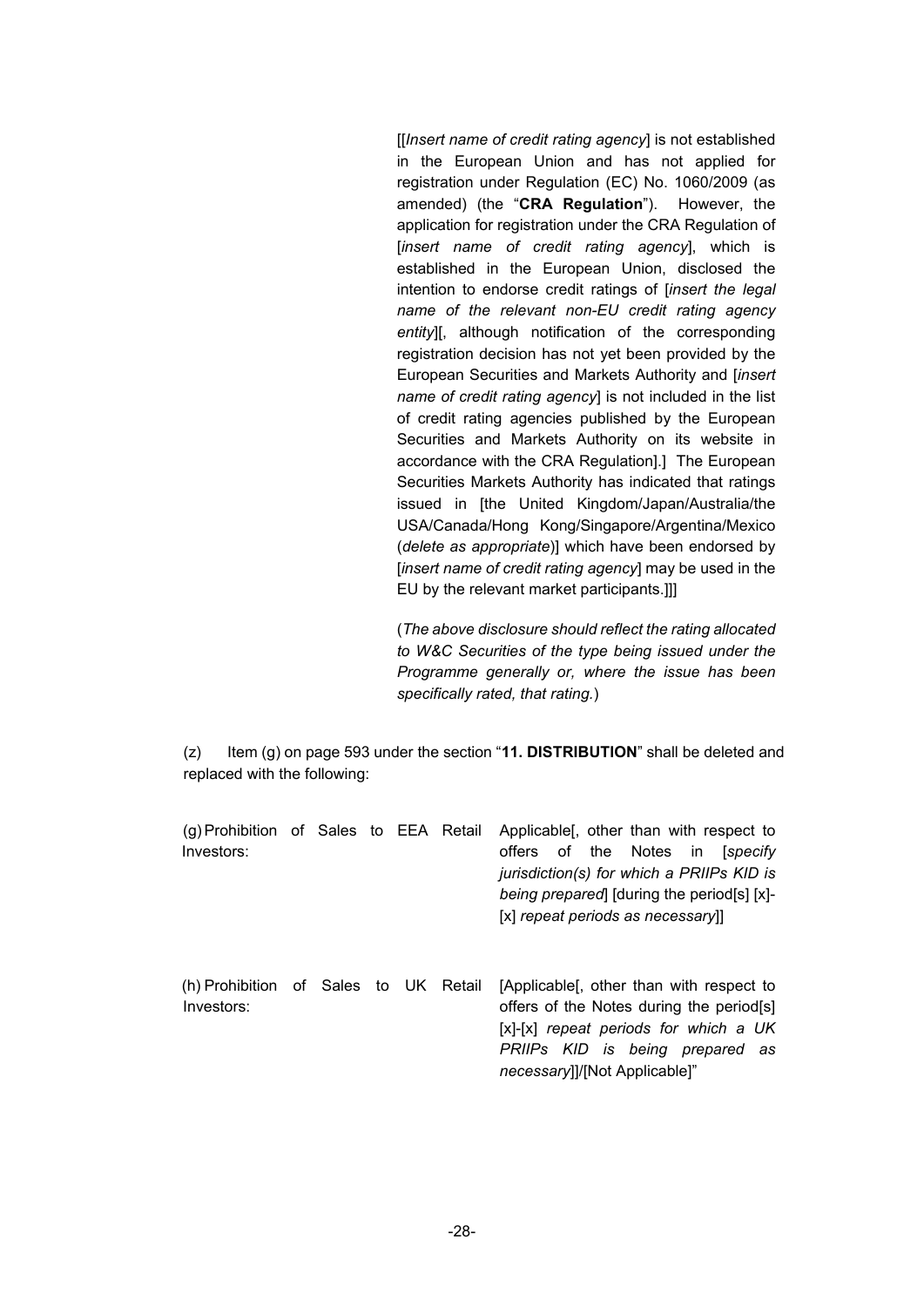(aa) Under the section "**12. TERMS AND CONDITIONS OF THE OFFER**" the seventh item on page 593 shall be deleted and replaced with the following:

| Amount of any expenses and | [Not Applicable / give details]                         |
|----------------------------|---------------------------------------------------------|
| charged to                 | (If the Issuer is subject to MiFiD II/UK MiFIR and/or   |
| taxes                      | PRIIPs/UK PRIIPs such that it is required to disclose   |
| the                        | information relating to costs and charges, also include |
| subscriber or purchaser:   | that information.)                                      |

(n) Under the section entitled "**FORM OF PRICING SUPPLEMENT FOR EXEMPT W&C SECURITIES**" on pages 598 to 632 of the Original the Base Prospectus:

(i) The first paragraph on page 598 shall be deleted and replaced with the following:

"**PROHIBITION OF SALES TO EEA RETAIL INVESTORS** – [Other than with respect to offers of the W&C Securities in [*specify jurisdiction(s) for which a PRIIPs KID is being prepared*] [during the period[s] [x]-[x] *repeat periods as necessary*,] [T]/[t]he W&C Securities are not intended to be offered, sold or otherwise made available to and should not be offered, sold or otherwise made available to any retail investor in the European Economic Area ("**EEA**"). For these purposes, a retail investor means a person who is one (or more) of: (i) a retail client as defined in point (11) of Article 4(1) of Directive 2014/65/EU (as amended, "**MiFID II**"); or (ii) a customer within the meaning of Directive (EU) 2016/97, where that customer would not qualify as a professional client as defined in point (10) of Article 4(1) of MiFID II; or (iii) not a qualified investor as defined in Regulation (EU) 2017/1129. Consequently[, save as provided above,] no key information document required by Regulation (EU) No 1286/2014 (as amended, the "**PRIIPs Regulation**") for offering or selling the W&C Securities or otherwise making them available to retail investors in the EEA has been prepared and therefore offering or selling the W&C Securities or otherwise making them available to any retail investor in the EEA may be unlawful under the PRIIPs Regulation.

**[PROHIBITION OF SALES TO UK RETAIL INVESTORS** – [Other than with respect to offers of the W&C Securities during the period[s] [x]-[x] *repeat periods for which a UK PRIIPs KID is being prepared as necessary*,] [T]/[t]he W&C Securities are not intended to be offered, sold or otherwise made available to and should not be offered, sold or otherwise made available to any retail investor in the United Kingdom ("**UK**"). For these purposes, a retail investor means a person who is one (or more) of: (i) a retail client, as defined in point (8) of Article 2 of Regulation (EU) No 2017/565 as it forms part of domestic law by virtue of the EUWA; or (ii) a customer within the meaning of the provisions of the FSMA and any rules or regulations made under the FSMA to implement Directive (EU) 2016/97, where that customer would not qualify as a professional client, as defined in point (8) of Article 2(1) of Regulation (EU) No 600/2014 as it forms part of domestic law by virtue of the EUWA; or (iii) not a qualified investor as defined in Article 2 of the UK Prospectus Regulation. Consequently[, save as provided above,] no key information document required by Regulation (EU) No 1286/2014 as it forms part of domestic law by virtue of the EUWA (the "**UK PRIIPs Regulation**") for offering or selling the W&C Securities or otherwise making them available to retail investors in the UK has been prepared and therefore offering or selling the W&C Securities or otherwise making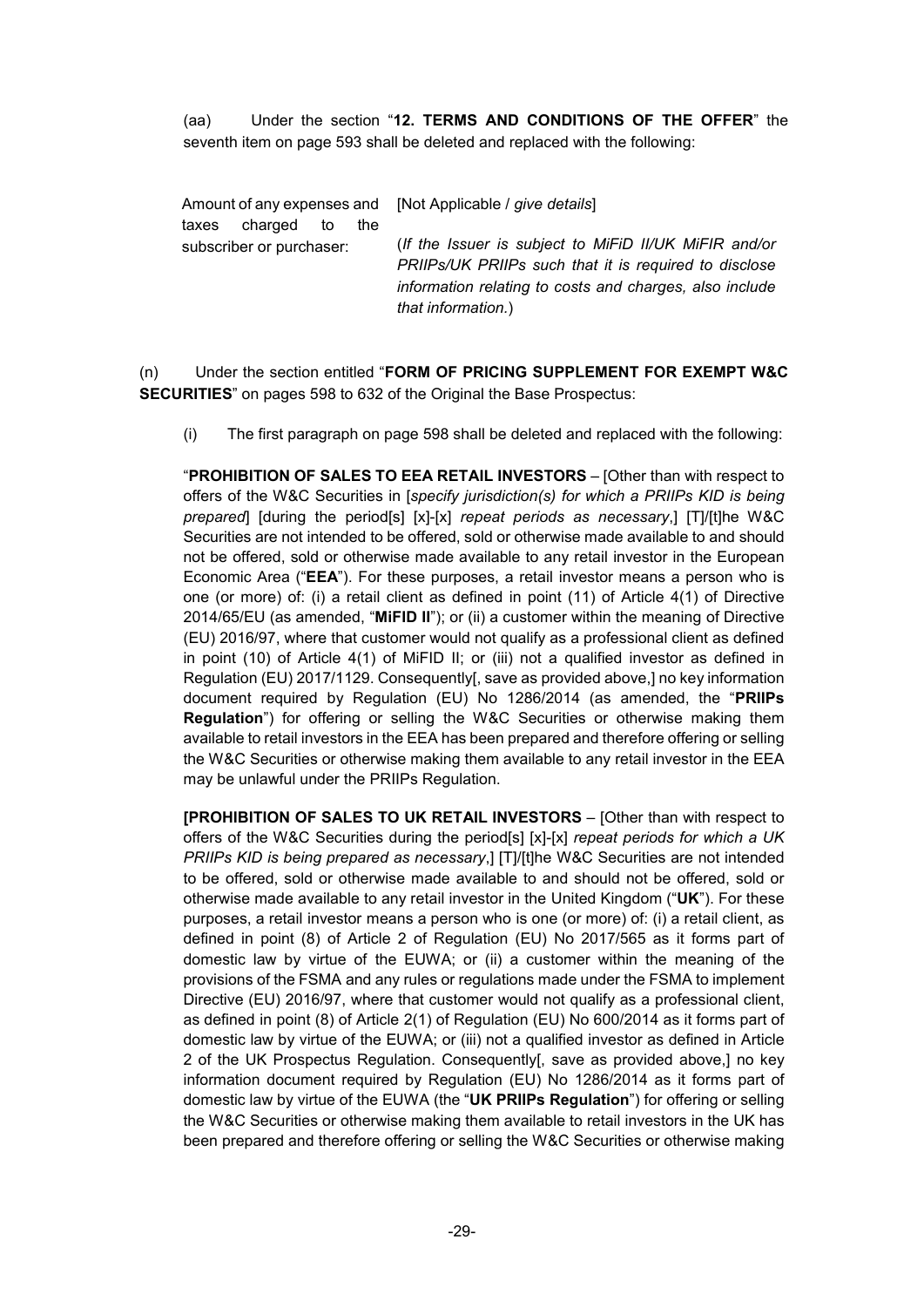them available to any retail investor in the UK may be unlawful under the UK PRIIPs Regulation.] [*Delete if a UK PRIIPs KID will be prepared for offers at all times*]"

# (ii) Under "**PART A – CONTRACTUAL TERMS**":

(x) The first paragraph on page 600 shall be deleted and replaced with the following:

"[Any person making or intending to make an offer of the W&C Securities may only do so in circumstances in which no obligation arises for the Issuer or any Dealer to publish a prospectus pursuant to either of Article 3 of the Prospectus Regulation or section 85 of the FSMA or to supplement a prospectus pursuant to either of Article 23 of the Prospectus Regulation or Article 23 of the UK Prospectus Regulation, in each case, in relation to such offer.]<sup>4</sup>

<sup>4</sup>Include relevant legend wording here for the EEA and/or UK if the "Prohibition of Sales" legend and related selling restriction for that regime is not applicable for any jurisdiction (in the case of the EEA regime) and/or period of time or (in the case of the UK regime) not included."

(y) The following shall be added after the second paragraph on page 357:

"[For the purposes hereof:

"**UK Prospectus Regulation**" means Regulation (EU) 2017/1129 as it forms part of domestic law by virtue of the EUWA;

"**EUWA**" means the European Union (Withdrawal) Act 2018; and

"**FSMA**" means the Financial Services and Markets Act 2000.]"

(iv) Under "**PART B – OTHER INFORMATION**" on pages 628 to 632:

(x) "**1. LISTING AND ADMISSION TO TRADING**" on page 628 shall be deleted and replaced with the following:

# **1. LISTING AND ADMISSION TO TRADING**

[(i)] Listing/Admission to trading: [Application [has been]/[will be]/[is expected to be made by the Issuer (or on its behalf) for the W&C Securities to be admitted to trading on Euronext Dublin's Global Exchange Market and listed on the Official List of Euronext Dublin][*Specify other*] [Not Applicable]

> *(Note for a derivative security to be listed on Euronext Dublin, the underlying must be traded on a regulated, regularly operating, recognised open market, unless the underlying or ultimate underlying is a currency, index, interest rate, commodity, a combination of these, or credit linked, or the underlying is a UCITS fund or an investment fund authorised by the Central Bank of Ireland or the competent authority of another EU member state deemed equivalent by Euronext Dublin.)*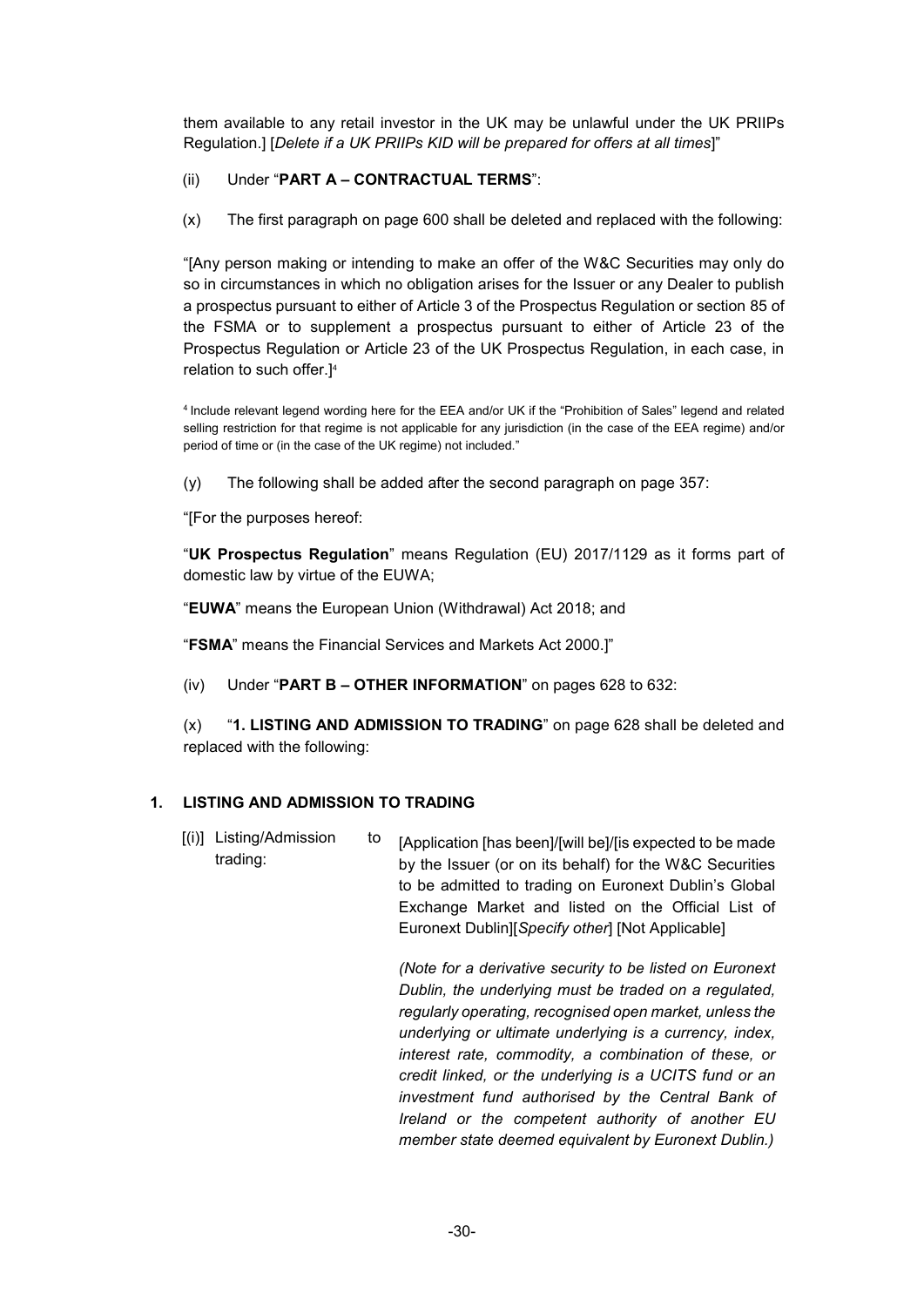[(ii)] Estimate of total expenses related to admission to trading:<sup>20</sup>  $[•]$ 

<sup>20</sup> Only required for W&C Securities with an Issue Price greater than Euro100,000 (or its equivalent in other currencies on the Issue Date."

(y) Items (viii) and (ix) on page 630 under the section "**5. DISTRIBUTION**" shall be deleted and replaced with the following and the remaining item shall be renumbered accordingly:

| (vii) Prohibition of Sales to<br><b>EEA Retail Investors:</b> | Applicable [, other than with respect to offers of the W&C<br>Securities in [specify jurisdiction(s) for which a PRIIPs<br>KID is being prepared [during the period[s] [x]-[x]<br>repeat periods as necessary]] |
|---------------------------------------------------------------|-----------------------------------------------------------------------------------------------------------------------------------------------------------------------------------------------------------------|
| (viii) Prohibition of Sales to<br>UK Retail Investors:        | [Applicable], other than with respect to offers of the<br>W&C Securities during the period[s] [x]-[x] repeat<br>periods for which a PRIIPs KID is being prepared as<br>necessary]]/[Not Applicable]             |

(o) Under the section entitled "**SUBSCRIPTION AND SALE**" on pages 670 to 685:

(i) the selling restriction entitled "**Prohibition of Sales to EEA and UK Retail Investors**" on page 672 to 673 shall be deleted and replaced with the following:

### "**Prohibition of sales to EEA Retail Investors**

Other than as may be provided in the Issue Terms in respect of any Securities, the Dealer has represented and agreed, and each further Dealer appointed under the Programme will be required to represent and agree, that it has not offered, sold or otherwise made available and will not offer, sell or otherwise make available any Securities which are the subject of the offering contemplated by this Base Prospectus as completed by the Issue Terms in relation thereto to any retail investor in the EEA.

For the purposes of this provision:

(a) the expression "**retail investor**" means a person who is one (or more) of the following:

(i) a retail client as defined in point (11) of Article 4(1) of MiFID II; or

(ii) a customer within the meaning of Directive (EU) 2016/97, where that customer would not qualify as a professional client as defined in point (10) of Article 4(1) of MiFID II; or

(iii) not a qualified investor as defined in Regulation (EU) 2017/1129 (the "**Prospectus Regulation**"); and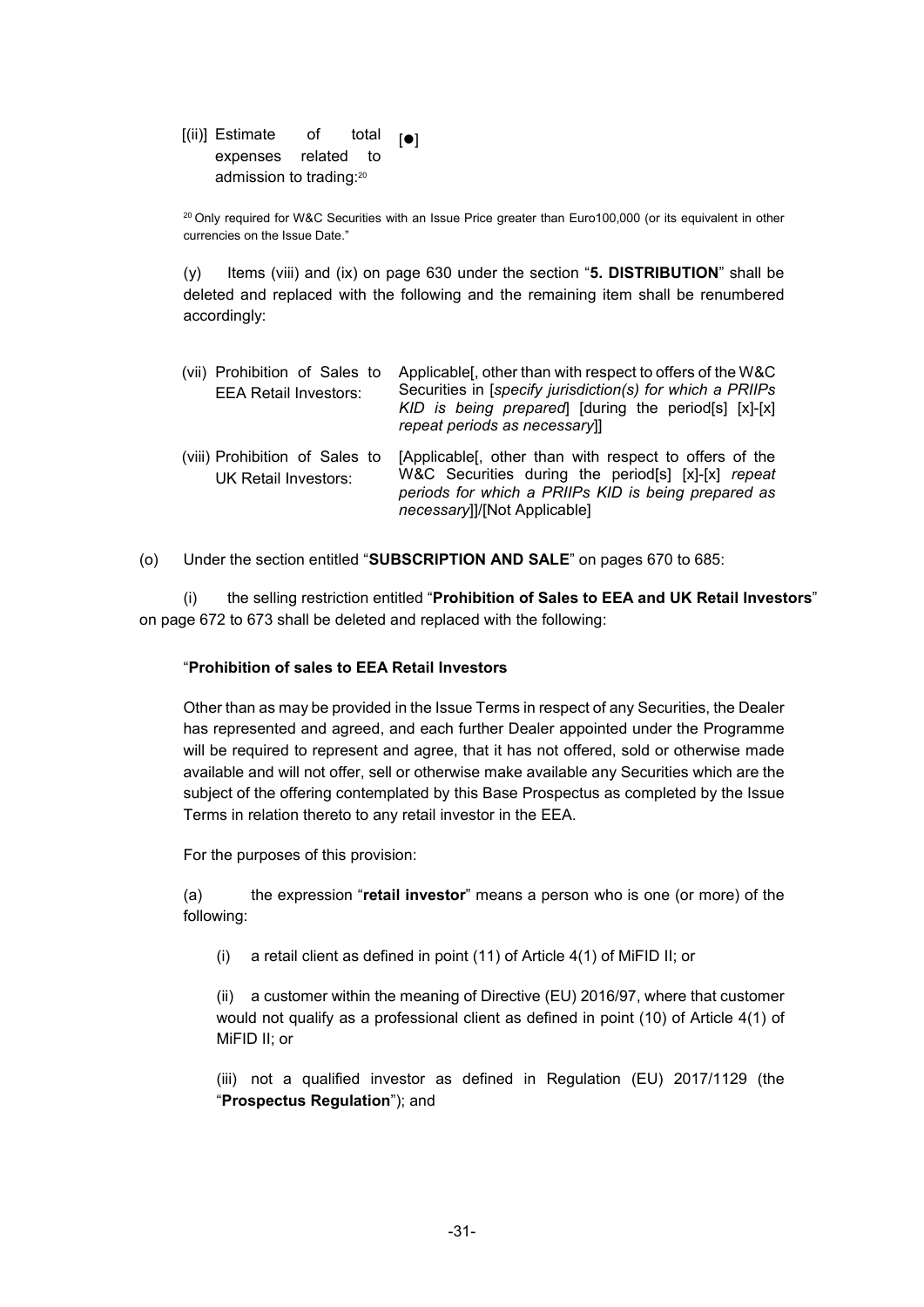(b) the expression an "**offer**" includes the communication in any form and by any means of sufficient information on the terms of the offer and the Securities to be offered so as to enable an investor to decide to purchase or subscribe for the Securities.

Where the Issue Terms in respect of any Securities specifies "Prohibition of Sales to EEA Retail Investors" as "Applicable" other than with respect to the period(s) of time and in the jurisdiction(s) specified therein, then, with respect to such period(s) of time and each such jurisdiction (each, a "**Relevant Member State**"), the Dealer has represented and agreed, and each further Dealer appointed under the Programme will be required to represent and agree, that it has not made and will not make an offer of Securities which are the subject of the offering contemplated by this Base Prospectus as completed by the applicable Issue Terms in relation thereto to the public in that Relevant Member State except that it may make an offer of such Securities to the public in that Relevant Member State:

- (a) if the applicable Final Terms in relation to the Securities specify that an offer of those Securities may be made other than pursuant to Article 1(4) of the Prospectus Regulation in that Relevant Member State (a "**Non-exempt Offer**"), following the date of publication of a prospectus in relation to such Securities which has been approved by the competent authority in that Relevant Member State or, where appropriate, approved in another Relevant Member State and notified to the competent authority in that Relevant Member State, provided that any such prospectus has subsequently been completed by the applicable Final Terms contemplating such Non-exempt Offer, in accordance with the Prospectus Regulation, in the period beginning and ending on the dates specified in such prospectus or Final Terms, as applicable and the issuer has consented in writing to its use for the purpose of that Non-exempt Offer;
- (b) at any time to any legal entity which is a qualified investor as defined in the Prospectus Regulation;
- (c) at any time to fewer than 150 natural or legal persons (other than qualified investors, as defined in the Prospectus Regulation) subject to obtaining the prior consent of the relevant Dealer or Dealers nominated by the Issuer for any such offer; or
- (d) at any time in any other circumstances falling within Article 1(4) of the Prospectus Regulation;

provided that no such offer of Securities referred to in (b) to (d) above shall require the Issuer or any Dealer(s) to publish a prospectus pursuant to Article 3 of the Prospectus Regulation or supplement a prospectus pursuant to Article 23 of the Prospectus Regulation.

For the purposes of this provision:

 the expression an "**offer of Securities to the public**" in relation to any Securities in any Relevant Member State means the communication in any form and by any means of sufficient information on the terms of the offer and the Securities to be offered so as to enable an investor to decide to purchase or subscribe for the Securities; and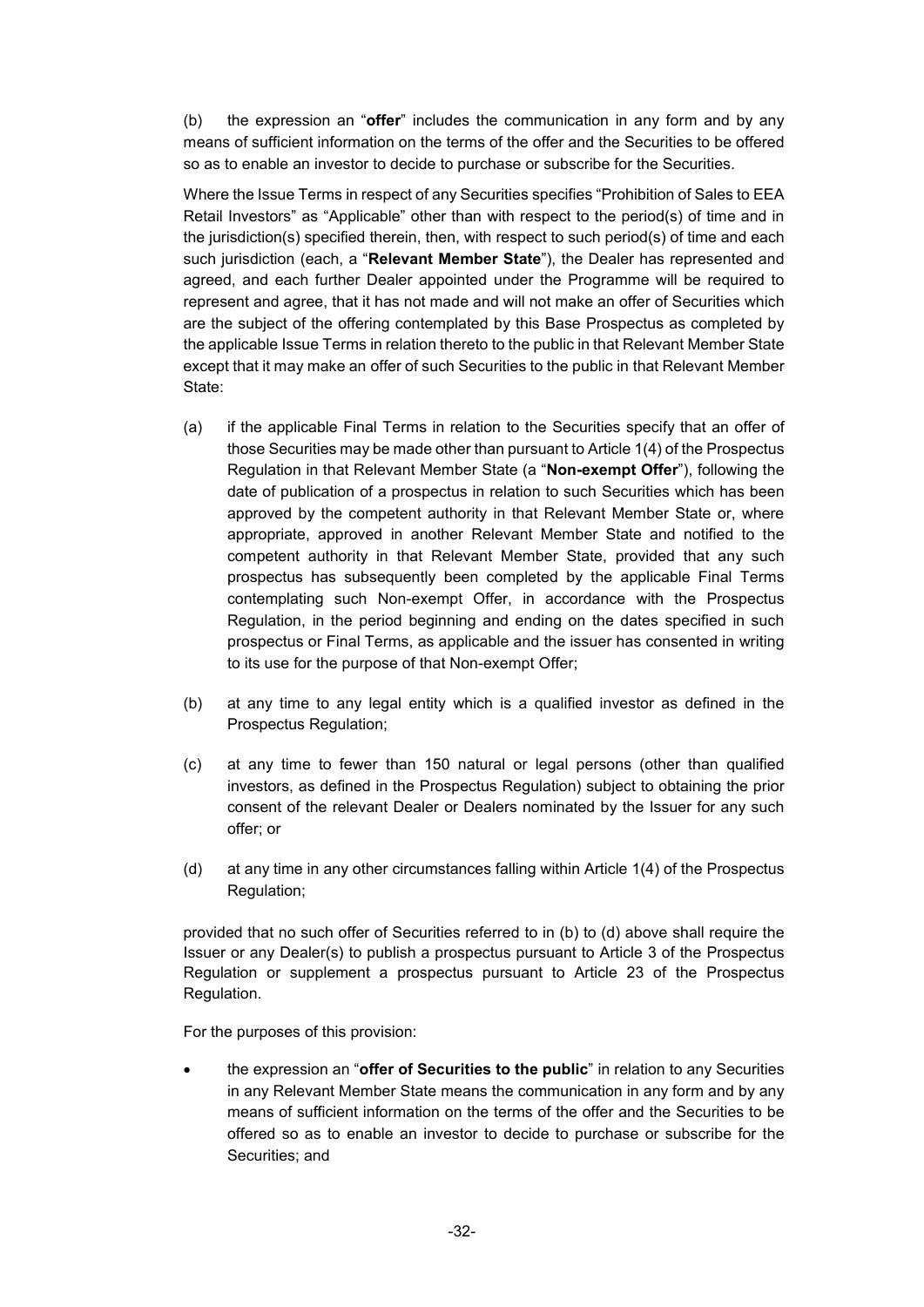the expression "**Prospectus Regulation**" means Regulation (EU) 2017/1129."

(ii) the following selling restriction shall be added after the selling restriction re-titled "**Prohibition of sales to EEA Retail Investors**":

#### "**United Kingdom**

#### **Prohibition of sales to UK Retail Investors**

Where the Issue Terms in respect of any Securities specifies "Prohibition of Sales to UK Retail Investors" as "Applicable", other than as may be provided therein, each relevant Dealer will be required to represent and agree that it has not offered, sold or otherwise made available and will not offer, sell or otherwise make available any Securities which are the subject of the offering contemplated by this Base Prospectus as completed by the Issue Terms in relation thereto to any retail investor in the UK.

For the purposes of this provision:

(a) the expression "**retail investor**" means a person who is one (or more) of the following:

(i) a retail client, as defined in point (8) of Article 2 of Regulation (EU) No 2017/565 as it forms part of domestic law by virtue of the European Union (Withdrawal) Act 2018 ("**EUWA**"); or

(ii) a customer within the meaning of the provisions of the FSMA and any rules or regulations made under the FSMA to implement Directive (EU) 2016/97, where that customer would not qualify as a professional client, as defined in point (8) of Article 2(1) of Regulation (EU) No 600/2014 as it forms part of domestic law by virtue of the EUWA; or

(iii) not a qualified investor as defined in Article 2 of the UK Prospectus Regulation; and

- (b) the expression an "**offer**" includes the communication in any form and by any means of sufficient information on the terms of the offer and the Securities to be offered so as to enable an investor to decide to purchase or subscribe for the Securities.
- If:

(x) the Issue Terms in respect of any Securities specifies "Prohibition of Sales to UK Retail Investors" as "Not Applicable"; or

(y) the Issue Terms in respect of any Securities specifies "Prohibition of Sales to UK Retail Investors" as "Applicable" other than with respect to the period(s) of time specified therein, then, with respect to such period(s) of time,

each relevant Dealer will be required to represent and agree that it has not made and will not make an offer of Securities which are the subject of the offering contemplated by this Base Prospectus as completed by the final terms in relation thereto to the public in the UK except that it may make an offer of such Securities to the public in the UK: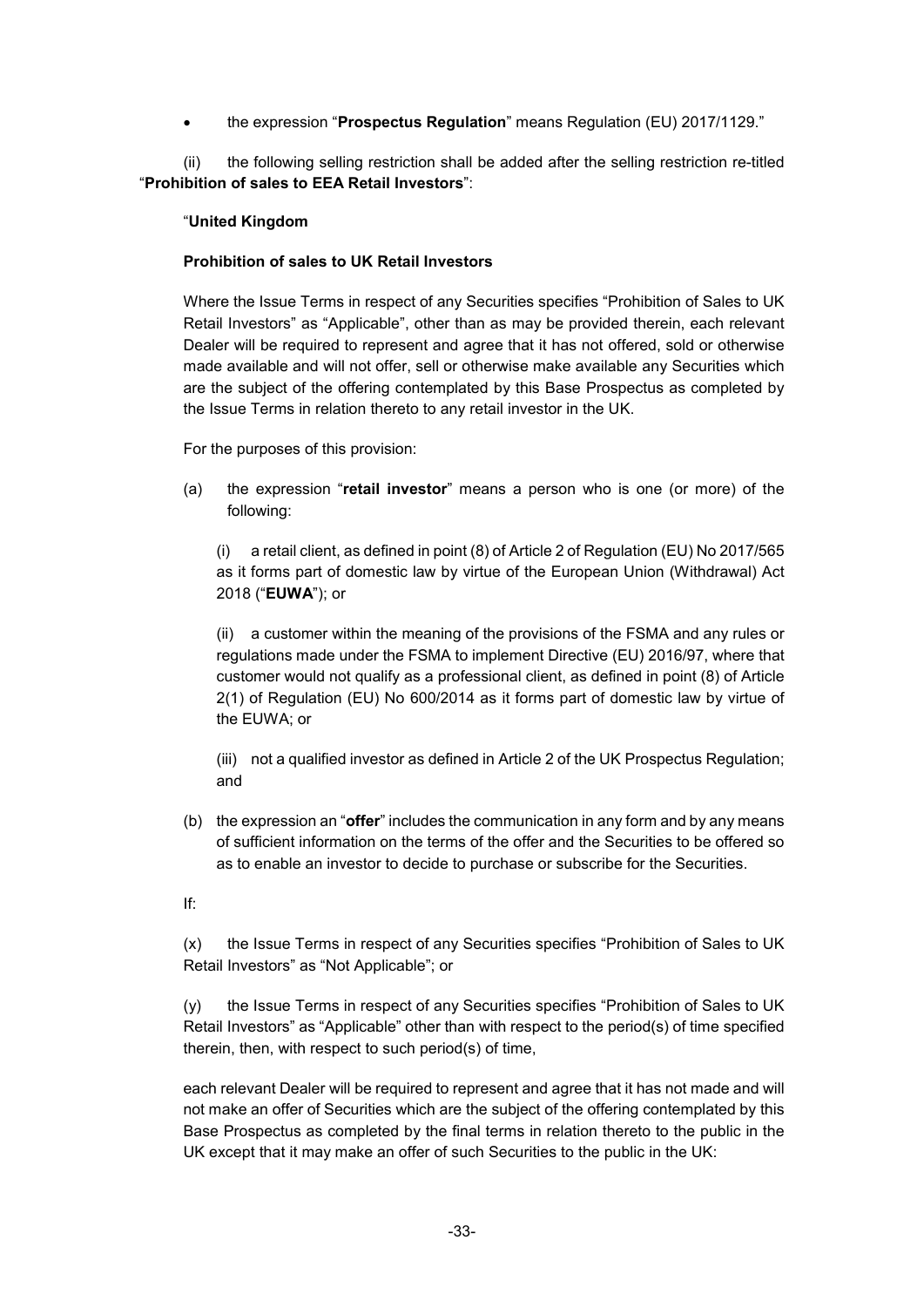- (a) at any time to any legal entity which is a qualified investor as defined in Article 2 of the UK Prospectus Regulation;
- (b) at any time to fewer than 150 natural or legal persons (other than qualified investors as defined in Article 2 of the UK Prospectus Regulation) in the UK subject to obtaining the prior consent of the relevant Dealer(s) nominated by the Issuer for any such offer; or
- (c) at any time in any other circumstances falling within section 86 of the FSMA,

provided that no such offer of Securities referred to in (a) to (c) above shall require the Issuer or any Dealer to publish a prospectus pursuant to section 85 of the FSMA or supplement a prospectus pursuant to Article 23 of the UK Prospectus Regulation.

For the purposes of this provision:

- the expression an "**offer of Securities to the public**" in relation to any Securities means the communication in any form and by any means of sufficient information on the terms of the offer and the Securities to be offered so as to enable an investor to decide to purchase or subscribe for the Securities; and
- the expression "**UK Prospectus Regulation**" means Regulation (EU) 2017/1129 as it forms part of domestic law by virtue of the EUWA."

(iii) The heading "*Other regulatory restrictions*" shall be added preceding the paragraph that starts "The Dealer has represented and warranted …" immediately following new selling restriction entitled "**Prohibition of sales to UK Retail Investors**".

(iv) Under the sections entitled "**Austria**" on page 674, "**Finland**" on page 675 and "**Liechtenstein**", "**Luxembourg**" and "**The Netherlands**" on page 678, the reference to "*Prohibition of sales to EEA and UK Retail Investors*" shall be deleted and replaced with "*Prohibition of sales to EEA Retail Investors*".

### **STATEMENT OF NO SIGNIFICANT CHANGE**

Since January 31, 2021, the last day of the financial period in respect of which the most recent unaudited interim condensed consolidated financial statements of the Issuer have been published, there has been no significant change in the financial performance or financial position of the Issuer and its subsidiaries taken as a whole.

### **STATEMENT OF NO MATERIAL ADVERSE CHANGE**

Except as disclosed in the section entitled "Overview and outlook: Impact of COVID-19 pandemic" on pages 5 to 7 of the First Quarter 2021 Report to Shareholders since October 31, 2020, the date of its last published audited annual consolidated financial statements, there has been no material adverse change in the prospects of the Issuer and its subsidiaries taken as a whole.